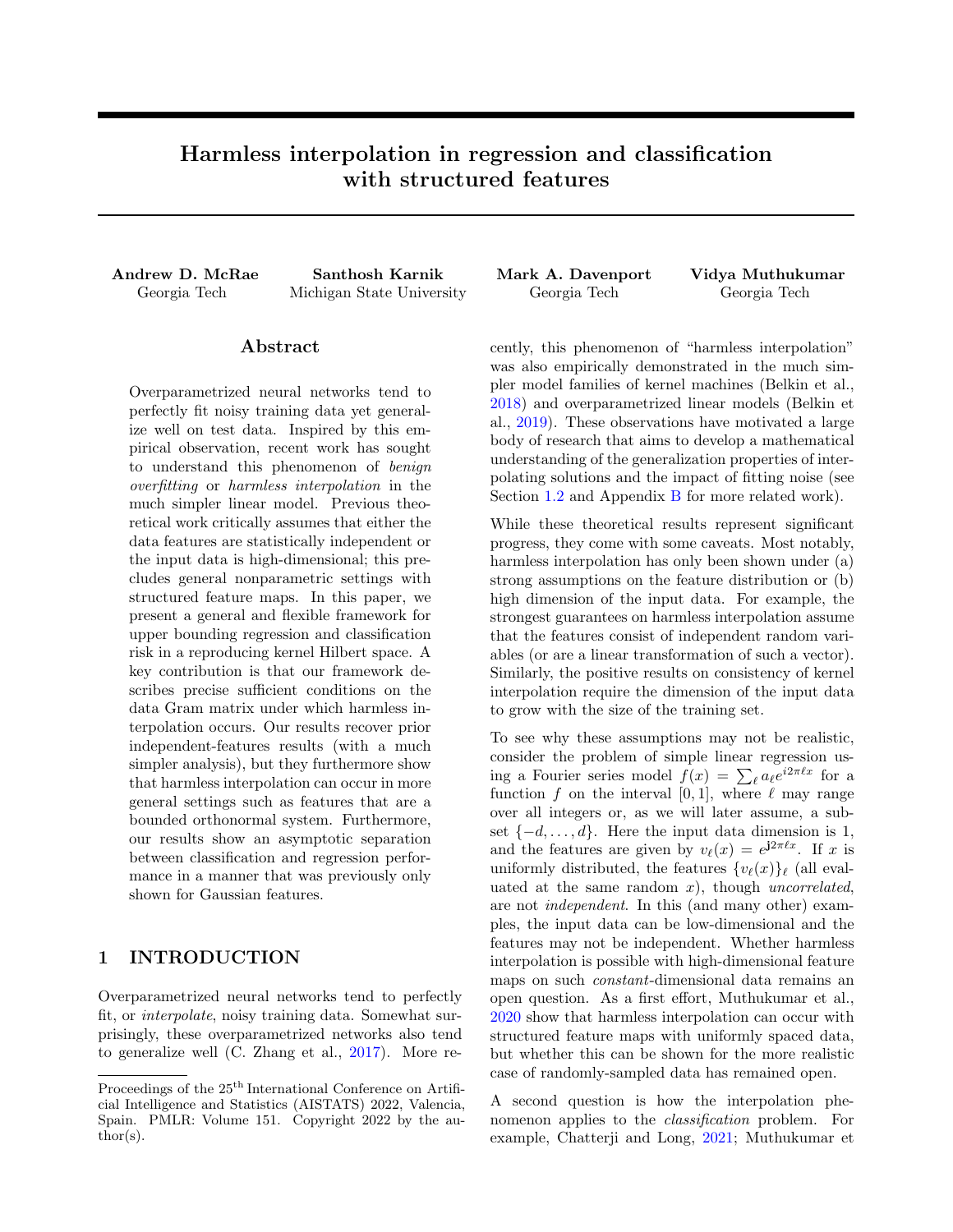<span id="page-1-1"></span>

Figure 1: Interpolation in various regimes. This uses the bi-level Fourier series framework of Section [4.](#page-8-0)

al., [2021](#page-10-2) show that the max-margin support vector machine can achieve good performance even when the corresponding regression task does not. These results require the very strong assumption of independent (sub)Gaussian features. Whether this asymptotic separation between regression and classification tasks exists in more general kernel settings is not addressed by this literature.

#### 1.1 Our Contributions

In this paper, we provide new non-asymptotic risk bounds for both regression and classification tasks with the standard Hilbert-norm regularizer under minimal regularity assumptions. Our results apply for an arbitrarily small amount of regularization (including the interpolating regime) and are summarized below.

Harmless interpolation in kernel regression. For the regression task, we obtain new non-asymptotic risk bounds on the mean-squared-error of the Hilbertnorm regularized estimator, which includes the cases of kernel ridge regression and minimum-Hilbert-norm interpolation. In Section [2.2,](#page-3-0) we give error bounds for fixed sample locations. In Section [2.3,](#page-4-0) we give a variety of concentration results from random sampling that, when combined with our fixed-sample theorems, yield high-probability guarantees of harmless interpolation. Our results imply harmless interpolation in significantly more general settings than previous works (see Section [1.2](#page-1-0) for a comparison to prior work). Our results recover existing independent-feature results (e.g., Bartlett et al., [2020\)](#page-9-3) but also apply to other examples such as bounded orthonormal systems (BOSs). BOSs include many popular feature ensembles such as sinusoids and Chebyshev polynomials. Figure [1a](#page-1-1) shows an example of a function estimate that yields strong regression performance for the case of sinusoidal Fourier basis features.

Asymptotic separation between kernel classification and regression. We next analyze the classification error of the minimum-Hilbert-norm interpolator of binary labels. Although good regression performance implies good classification performance (see Figure [1b](#page-1-1)), the reverse is not true. In Section [3,](#page-6-0) we derive a simple bound on classification error that can be much tighter than the bound on regression error, and we present another fixed-sample error bound useful for bounding the regression risk. Then, for the case of bounded orthonormal system features, we demonstrate an asymptotic separation between the regression and classification tasks. Figure [1c](#page-1-1) illustrates how the minimum-norm label interpolator can have poor regression performance but good classification performance.

#### <span id="page-1-0"></span>1.2 Related Work

Harmless interpolation. Recent work has shown that the "harmless interpolation" phenomenon becomes more pronounced with increased (effective) overparameterization when the minimum-Hilbertnorm interpolator is used in kernel regression or the minimum-norm interpolator is used in linear regression in a variety of models. All of the current known harmless interpolation results assume at least one of the following (see Appendix  $\overline{B}$  $\overline{B}$  $\overline{B}$  for a more complete citation list): (a) independence of features, (b) sub-Gaussianity in the feature vector, (c) high data dimension, or (d) explicit structure in the kernel operator/feature map. For specific kernels like the Laplace kernel, statistically consistent interpolation may actually require growing data dimension with the number of training examples (Rakhlin & Zhai, [2019\)](#page-10-3), as the data dimension fundamentally alters the eigenvalues of the Laplace kernel integral operator. In contrast, our results do not explicitly posit any of these assumptions. Our sufficient conditions for harmless interpolation are expressed purely in terms of the eigenvalues of the kernel integral operator, and do not utilize special structure either on the eigenfunctions or the integral operator itself.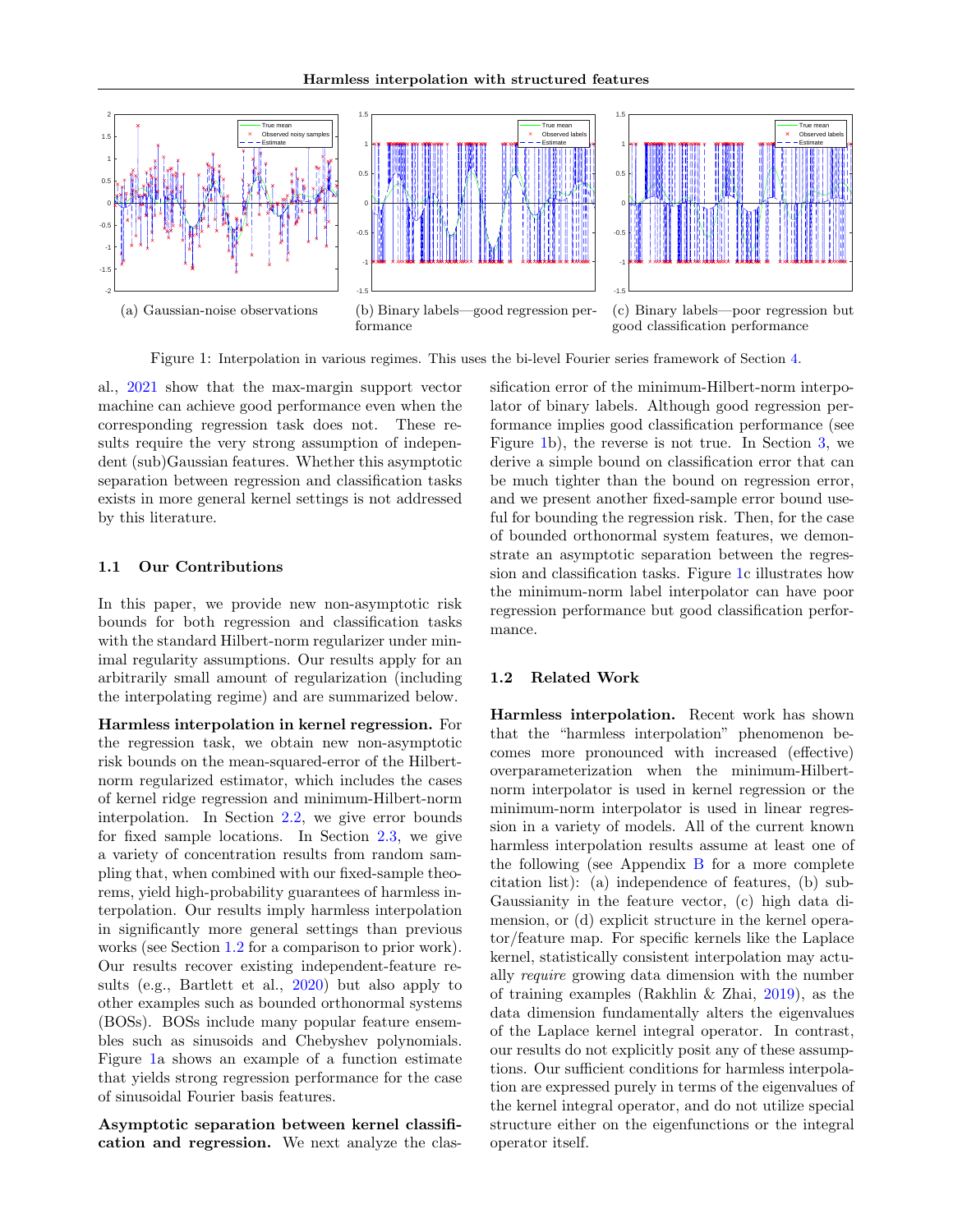Classification versus regression. General techniques from statistical learning theory (e.g., Bartlett and Mendelson, [2002;](#page-9-4) Vapnik, [2000\)](#page-10-4) do not differentiate between classification and regression tasks. However, the idea that classification is easier than regression is well-known: the main idea is we do not need near-zero bias, but rather how much signal is recovered only needs to be large relative to the variance. This idea goes back to (Friedman, [1997\)](#page-9-5), and has primarily been used to obtain faster non-asymptotic rates for classification relative to regression in a number of scenarios (Audibert & Tsybakov, [2007;](#page-9-6) Devroye et al., [1996;](#page-9-7) Koltchinskii & Beznosova, [2005\)](#page-9-8). A separation in statistical consistency between the two tasks was shown more recently in Muthukumar et al., [2021.](#page-10-2) Similar sharp analyses for classification error have also been provided for the related high-dimensional linear discriminant analysis setting (Cao et al., [2021;](#page-9-9) Chatterji & Long, [2021;](#page-9-2) Wang & Thrampoulidis, [2021\)](#page-10-5). These results all make restrictive assumptions of Gaussianity, independent sub-Gaussian features, or Gaussian mixture models; the most fine-grained analyses (Muthukumar et al., [2021;](#page-10-2) Wang & Thrampoulidis, [2021\)](#page-10-5) require Gaussian design. With our more general analysis, we show that the previous restrictive assumptions can be avoided and demonstrate that the separation between classification and regression consistency is a general phenomenon. Although our error expressions are less sharp nonasymptotically than those that assume Gaussian features, the consistency implications are nearly identical.

General kernel regression. Finally, our work continues a substantial literature on general linear and RKHS regression. Space limitations prevent a comprehensive review, but we note that our analysis techniques most closely resemble the approach of Hsu et al., [2014;](#page-9-10) T. Zhang, [2005,](#page-10-6) who analyze explicitly regularized ridge regression under random design with minimal assumptions on the data distribution. Other notable works are Caponnetto and De Vito, [2007;](#page-9-11) Steinwart et al., [2009,](#page-10-7) which also use techniques based on the kernel integral operator. These works assume a power-law eigenvalue decay to get power-law regression error bounds. Our results apply to more general kernels with an arbitrary eigenvalue decay and give a more refined bias-variance decomposition of error. Significantly, none of these works analyze interpolating solutions in the presence of noise.

# 2 KERNEL REGRESSION

Our results are presented in terms of reproducing kernel Hilbert space regression (with traditional linear regression as a special case). We first introduce the analytical framework and then present our main results.

#### 2.1 Kernel Regression Introduction

We first review the general theory of regression in reproducing kernel Hilbert spaces. A more thorough introduction to kernel theory can be found in many stan-dard references, such as Schölkopf and Smola, [2002,](#page-10-8) Wendland, [2004,](#page-10-9) and Chapter 12 of Wainwright, [2019.](#page-10-10)

Let X be a set, and let  $\mathcal H$  be a real reproducing kernel Hilbert space over X with kernel  $k: X \times X \to \mathbf{R}$ . For  $f \in \mathcal{H}$  and  $x \in X$ , we have  $f(x) = \langle f, k_x \rangle_{\mathcal{H}}$ , where  $k_x := k(\cdot, x)$ . Note that this implies that  $k(x, y) =$  $\langle k_x, k_y \rangle_{\mathcal{H}}$ .

Suppose  $f^* \in \mathcal{H}$ , and we observe  $y_i = f^*(x_i) + \xi_i$ ,  $i =$  $1, \ldots, n$ , where  $x_1, \ldots, x_n \in X$  are sample points, and the  $\xi_i$ 's represent noise or other measurement error. We use the kernel ridge regression estimate

$$
\hat{f}
$$
 = arg min  $\sum_{i=1}^{n} (y_i - f(x_i))^2 + \alpha ||f||^2_{\mathcal{H}}$ ,

where  $\alpha \geq 0$  is a regularization term. When  $\alpha \to 0$ , we get the minimum-Hilbert-norm interpolator,

$$
\hat{f} = \underset{f \in \mathcal{H}}{\arg \min} \ \|f\|_{\mathcal{H}} \text{ s.t. } f(x_i) = y_i \ \forall i = 1, \dots, n.
$$

By the standard kernel regression formula, we have  $\hat{f}(x) = \sum_{i=1}^{n} \hat{z}_i k(x, x_i)$  where the vector  $\hat{z} =$  $(\alpha I_n + K)^{-1}y$ , and K is the kernel Gram matrix with  $K_{ij} = \langle k_{x_i}, k_{x_j} \rangle_{\mathcal{H}} = k(x_i, x_j)$ . We denote by  $A: \mathcal{H} \to \mathbf{R}^n$  the sampling operator, which is defined by  $(\mathcal{A}(f))_i = f(x_i) = \langle f, k_{x_i} \rangle_{\mathcal{H}}$ . The adjoint of the sampling operator is given by  $\mathcal{A}^*(z) = \sum_{i=1}^n z_i k_{x_i}$  for all  $z \in \mathbb{R}^n$ . Then the Gram matrix is  $K = \mathcal{A} \mathcal{A}^*$ , and we can write the kernel regression estimate in terms of the standard ridge regression formulas:

$$
\hat{f} = \mathcal{A}^*(\alpha I_n + \mathcal{A}\mathcal{A}^*)^{-1}y = (\alpha \mathcal{I}_{\mathcal{H}} + \mathcal{A}^*\mathcal{A})^{-1}\mathcal{A}^*y.
$$

Note that, in general, the second expression is only well-defined if  $\alpha > 0$  (since A is rank-deficient if H is infinite-dimensional).

We analyze two terms in this estimator. The first is the estimator that would be obtained in the absence of noise, which is given by

$$
\hat{f}_0 := \mathcal{A}^*(\alpha I_n + \mathcal{A}\mathcal{A}^*)^{-1}\mathcal{A}f^* = (\alpha \mathcal{I}_{\mathcal{H}} + \mathcal{A}^*\mathcal{A})^{-1}\mathcal{A}^*\mathcal{A}f^*.
$$

The second is the contribution to the estimate due to noise, which we denote by the function  $\epsilon(x)$ . We have

$$
\epsilon = \mathcal{A}^*(\alpha I_n + \mathcal{A}\mathcal{A}^*)^{-1}\xi,
$$

where  $\xi = (\xi_1, \ldots, \xi_n)$ . This leads to a standard decomposition in the error of the estimator  $\hat{f}$  in terms of its bias and variance.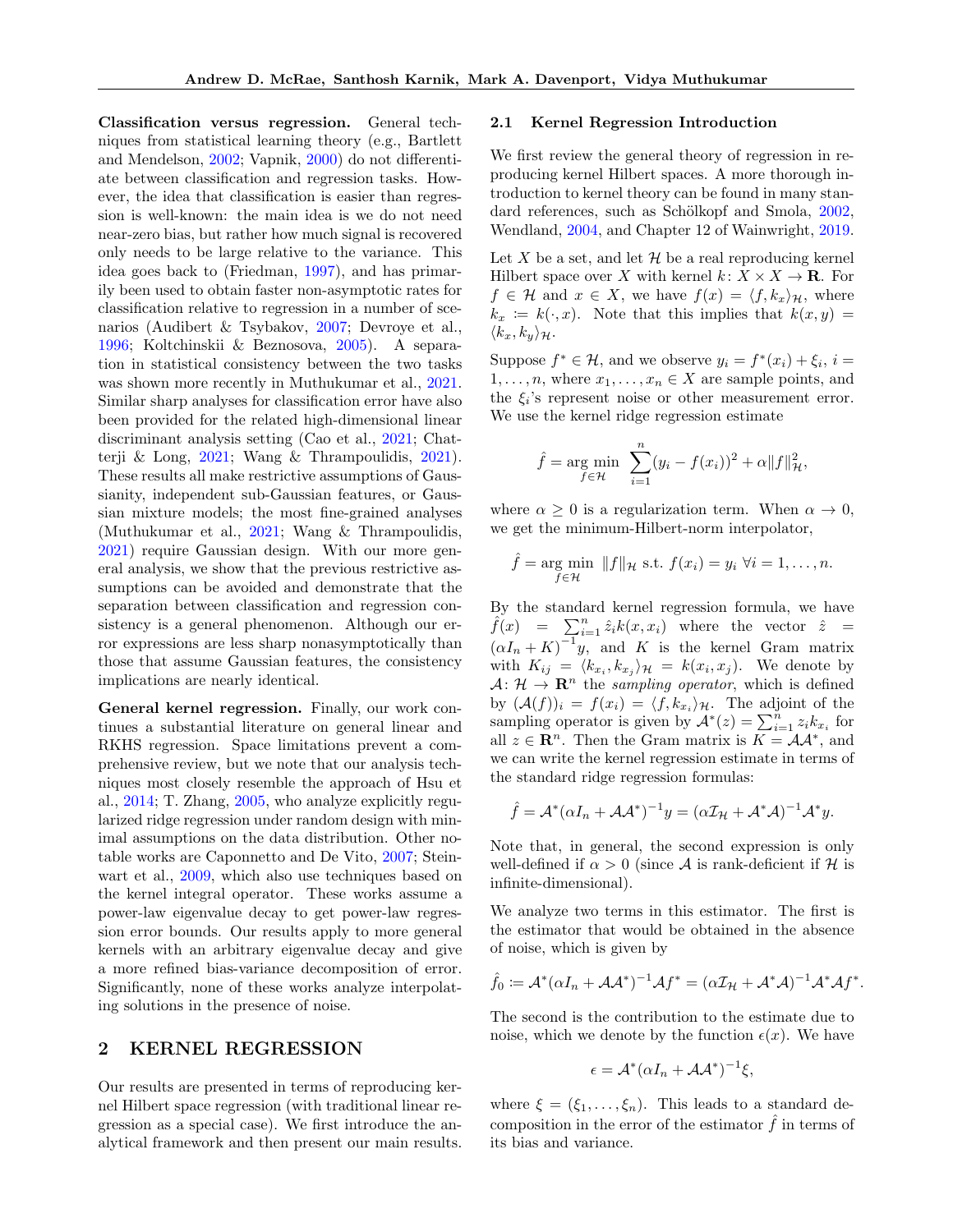To characterize the test error, we need a sampling model. Let  $\mu$  be a probability measure on X. We then define the kernel integral operator  $\mathcal T$  as

$$
(\mathcal{T}(f))(x) = \int_X k(x, y) f(y) \ d\mu(y)
$$

with respect to the measure  $\mu$ . Under mild regularity/continuity conditions (see, e.g., Steinwart and Scovel, [2012](#page-10-11) for a thorough analysis), we have the eigenvalue decomposition

$$
\mathcal{T}(f) = \sum_{\ell=1}^{\infty} \lambda_{\ell} \langle v_{\ell}, f \rangle_{L_2} v_{\ell},
$$

where  $\{v_{\ell}\}_{\ell=1}^{\infty}$  is an orthonormal basis for  $L_2(X, \mu)$ , and  $\lambda_1 \geq \lambda_2 \geq \lambda_3 \geq \cdots$  are the eigenvalues of  $\mathcal{T}$ arranged in decreasing order. Furthermore, we have

$$
k(x,y) = \sum_{\ell=1}^{\infty} \lambda_{\ell} v_{\ell}(x) v_{\ell}(y).
$$

We can handle the finite-dimensional case by setting  $\lambda_{\ell} = 0$  for  $\ell > d$ , where  $d = \dim(\mathcal{H})$  (furthermore, the standard linear regression case can be recovered with  $X = \mathbf{R}^d$  and  $k(x, y) = \langle x, y \rangle_{\ell_2}$ . Note that in order to interpolate an arbitrary set of samples, we need the dimension  $d$  to be at least the number of samples  $n$ (otherwise, the linear system is overdetermined).

We will also use the following well-known fact throughout our analysis: for any  $f, g \in L_2$ , we have

$$
\langle f, g \rangle_{L_2} = \langle \mathcal{T}^{1/2} f, \mathcal{T}^{1/2} g \rangle_{\mathcal{H}}.
$$

Hence,  $\mathcal{T}^{1/2}$  is an isometry from  $L_2$  to  $\mathcal{H}$ . Note that this implies that for every  $f \in \mathcal{H}$ ,

$$
||f||_{\mathcal{H}}^2 = \sum_{\ell=1}^{\infty} \frac{\langle f, v_{\ell} \rangle_{L_2}^2}{\lambda_{\ell}}.
$$

Intuitively, we expect that if f has small/bounded  $H$ norm, most of its energy is captured by components corresponding to relatively large eigenvalues. Therefore, it is feasible to recover an accurate (in  $L_2$ ) estimate of  $f$ , even though  $f$  lies in an infinite-dimensional space.

We will assume  $x_1, \ldots, x_n \stackrel{\text{i.i.d.}}{\sim} \mu$ , i.e., the training examples are drawn from the same measure as the test example  $x \sim \mu$ . Since we are evaluating a regression task, we wish to bound the squared (excess) prediction loss  $\mathbf{E}(\hat{f}(x) - f^*(x))^2 = ||\hat{f} - f^*||_{L_2}^2$ . We will provide non-asymptotic upper bounds on  $\|\hat{f} - f^*\|_{L_2}^2$  as a function of the number of training examples n. We will also focus on understanding scenarios for which we obtain statistical consistency, i.e.,  $\|\hat{f} - f^*\|_{L_2}^2 \to 0$  as  $n \to \infty$ .

## <span id="page-3-0"></span>2.2 Main Results for Deterministic Sample Locations

To state our main results, we introduce some additional notation. Here and for the rest of this section, p will be a fixed integer that we can tune in our analysis. We divide the function space  $L_2(X, \mu)$  into two parts:  $G = \text{span}\{v_1, \ldots, v_p\}$  denotes the space spanned by the first p eigenfunctions of  $\mathcal{T}$ , and  $G^{\perp}$  denotes its orthogonal complement (in both  $L_2$  and  $H$ ). Accordingly, we split our sampling operator into two parts:  $\mathcal{A}_G = \mathcal{A}|_G$  and  $\mathcal{R} = \mathcal{A}|_{G^{\perp}}$ . Intuitively, if p is chosen such that  $\lambda_{p+1}, \lambda_{p+2}, \ldots$  are relatively small, we expect  $G$  to contain most of the energy in any given function  $f \in \mathcal{H}$ . A key fact is that the Gram matrix can be decomposed as  $\mathcal{A}\mathcal{A}^* = \mathcal{A}_G\mathcal{A}_G^* + \mathcal{R}\mathcal{R}^*$ . The dimension  $p$  is similar to (but more flexible than) the regularization-dependent effective dimension in Hsu et al., [2014;](#page-9-10) T. Zhang, [2005.](#page-10-6)

Since  $p = \dim(G)$  is finite, we can recover a function in G from a finite number of samples. We state this quantitatively by analyzing the restricted sampling operator  $\mathcal{A}_G$ . To state concentration results on G in terms of the  $L_2$  norm, we denote  $C = \mathcal{A}_G$ , and we let  $\mathcal{C}^* = \mathcal{T}_G^{-1} \mathcal{A}_G^*$  be its adjoint with respect to the  $L_2$  inner product. Note that  $\frac{1}{n} \mathbf{E} \mathcal{A}_G^* \mathcal{A}_G = \mathcal{T}_G$ , where  $\mathcal{T}_G = \mathcal{T}|_G$ . Therefore,

$$
\frac{1}{n}\mathbf{E}\mathcal{C}^*\mathcal{C}=\mathcal{I}_G,
$$

where  $\mathcal{I}_G$  is the identity operator on G. Provided that  $n \gg p$ , we expect  $\frac{1}{n} \mathcal{C}^* \mathcal{C} \approx \mathcal{I}_G$ . We will analyze how closely this holds later; we first state deterministic results that depend on the error in this approximation.

The second key approximation regards the "remainder Gram matrix" RR<sup>∗</sup> . Previous interpolation literature has assumed that this matrix is approximately a multiple of the identity  $I_n$  (or is in some sense "wellconditioned"). We will again analyze how accurately this holds later, but for now, we will state our main results assuming that  $\alpha I_n + \mathcal{R} \mathcal{R}^*$  is upper and lower bounded by multiples of the identity. There is no requirement that  $\alpha \geq 0$ ; in principle, our framework applies to negative regularization (Tsigler & Bartlett, [2020\)](#page-10-12), but we do not explore this aspect in detail.

<span id="page-3-1"></span>Finally, we will assume, for simplicity and brevity, that  $f^* \in G$  exactly. If this did not hold, there would be another term in the "bias" error bound whose size is directly proportional to the size of  $\mathcal{P}_{G} \perp (f^*)$ , which in turn is negligible provided that  $f^* \in \mathcal{H}$  (i.e.,  $f^*$ has bounded  $H$ -norm). Note that kernel methods run into fundamental approximation-theoretic limitations in the absence of a bounded- $H$ -norm assumption (Belkin, [2018;](#page-9-12) Donhauser et al., [2021;](#page-9-13) Ghorbani et al., [2021\)](#page-9-14).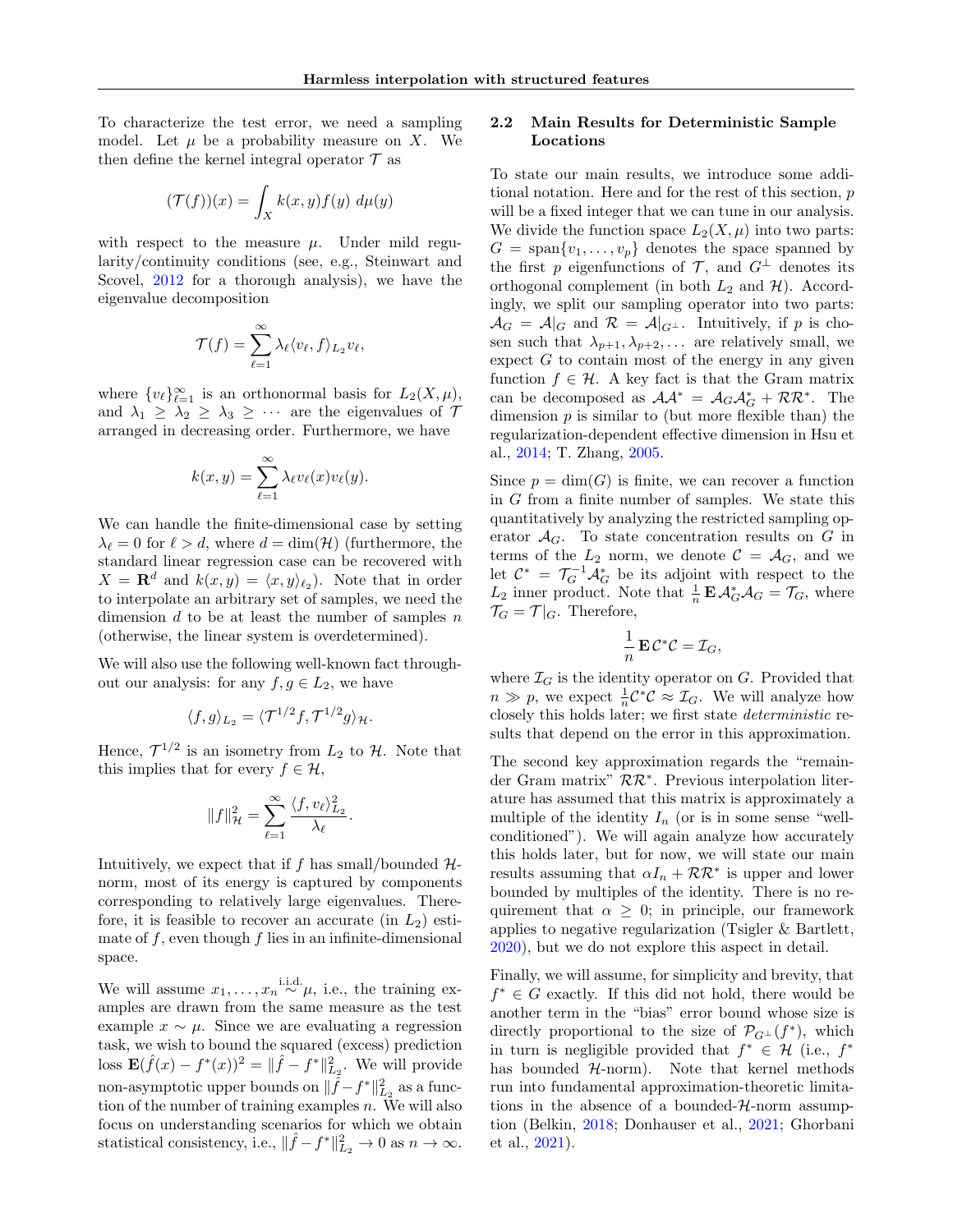Theorem 1 (Bias). Suppose that

1.  $\alpha_L I_n \preceq \alpha I_n + \mathcal{R} \mathcal{R}^* \preceq \alpha_U I_n$  for some numbers  $\alpha_U \geq \alpha_L > 0$ , and

2. 
$$
\frac{\alpha_U - \alpha_L}{\alpha_U + \alpha_L} + \frac{2}{n} ||\mathcal{C}^* \mathcal{C} - n \mathcal{I}_G||_{L_2} \leq c \text{ for some } c < 1.
$$

Let  $\bar{\alpha} = \frac{2\alpha_U \alpha_L}{\alpha_U + \alpha_L}$  be the harmonic mean of  $\alpha_U$  and  $\alpha_L$ . Then, for any  $f^* \in G$ , we have

$$
\left\|\hat{f}_0 - f^*\right\|_{L_2} \lesssim \min\left\{\sqrt{\lambda_1}, \frac{1}{1 - c} \frac{\bar{\alpha}}{n\sqrt{\lambda_p}}, \frac{1}{1 - c}\sqrt{\frac{\bar{\alpha}}{n}}\right\}
$$

$$
\times \left(1 + \sqrt{\frac{n\lambda_{p+1}}{\bar{\alpha}}}\right) \|f^*\|_{\mathcal{H}}.
$$

<span id="page-4-1"></span>Theorem 2 (Variance). Suppose the conditions of Theorem [1](#page-3-1) hold, and let  $\tilde{\alpha} = \frac{\alpha_U + \alpha_L}{2}$ . Furthermore, suppose the  $\xi_i$ 's are zero-mean and independent with variance bounded by  $\sigma^2$ . Then

$$
\mathbf{E}_{\xi} \|\epsilon\|_{L_2}^2 \lesssim \sigma^2 \bigg(\frac{\alpha_U}{\alpha_L} + 1\bigg)^2 \bigg(\frac{p}{n} + \frac{\text{tr}_{L_2}(\mathcal{R}^* \mathcal{R})}{\tilde{\alpha}^2}\bigg). \quad (1)
$$

Section [2.4](#page-5-0) contains simplified proof sketches of Theorems [1](#page-3-1) and [2;](#page-4-1) we provide complete proofs in Appendix [C](#page-12-1) in the supplementary material. The reader should note that our proofs consist of relatively simple linear algebra. Compare this, for example, to Bartlett et al., [2020](#page-9-3) or Muthukumar et al., [2021,](#page-10-2) where the analysis depends delicately on the independence (or, in the latter case, even Gaussianity) of the features via rather complicated matrix manipulations.

We could also obtain a high-probability (with respect to  $\xi$ ) bound on the variance (if, e.g., the  $\xi_i$ 's are sub-Gaussian), but we omit this to preserve the clarity and simplicity of the result. We outline how one could do this in Appendix [C.2.](#page-14-0)

#### <span id="page-4-0"></span>2.3 Operator Concentration Results

We now state operator concentration results on three important quantities: (a) the deviation of the residual Gram matrix  $\mathcal{RR}^*$  from a multiple of the identity, (b) the quantity  $\mathrm{tr}_{L_2}(\mathcal{R}^*\mathcal{R})$  which appears in the variance bound, and (c) the deviation of  $\frac{1}{n} \mathcal{C}^* \mathcal{C}$  from  $\mathcal{I}_G$ . All proofs are contained in Appendix  $\bf{D}$  $\bf{D}$  $\bf{D}$  in the supplementary material. We begin with our most general results that apply under minimal assumptions.

### 2.3.1 General Residual Concentration

<span id="page-4-3"></span>Let  $k^R(x, y) = \sum_{\ell > p} \lambda_{\ell} v_{\ell}(x) v_{\ell}(y)$  be the reproducing kernel restricted to  $G^{\perp}$ .

Lemma 1 (Generic residual Gram matrix).

$$
\mathbf{E} \|\mathcal{R}\mathcal{R}^* - (\text{tr}\,\mathcal{T}_{G^\perp})I_n\|^2 \lesssim n^2 \,\text{tr}(\mathcal{T}_{G^\perp}^2) + \|k^R(\cdot,\cdot) - \text{tr}\,\mathcal{T}_{G^\perp}\|_{\infty}^2,
$$

where  $||k^R(\cdot, \cdot)-\text{tr}\,\mathcal{T}_{G^\perp}||_{\infty} = \sup_x\{|k^R(x,x)-\text{tr}\,\mathcal{T}_{G^\perp}|\}.$ 

Note for this result to give  $\alpha_L I_n \preceq \mathcal{RR}^* \preceq \alpha_U I_n$  where  $\alpha_U/\alpha_L$  is bounded, we need tr $\mathcal{T}_{G^\perp} \ \gtrsim \ n \sqrt{\text{tr}(\mathcal{T}_{G^\perp}^2)}.$ Even when  $\{\lambda_\ell\}_{\ell > p}$  are all equal (see Section [3.1\)](#page-7-0), we need dim  $\mathcal{H} = d \geq n^2$ . While this may seem restrictive, it is not possible to do better without additional assumptions on the features. In Appendix [E,](#page-18-0) we show that in the case of Fourier features,  $\lambda_{\max}(\mathcal{RR}^*)/\lambda_{\min}(\mathcal{RR}^*) \, \gtrsim \, \frac{n^4}{\tau^2 d}$  $rac{n^2}{\tau^2 d^2}$  with probability at least  $1-e^{-\tau}$ , and thus  $d \gtrsim n^2$  is necessary. This can be significantly relaxed when the features are independent, as shown in Section [2.3.3.](#page-5-1)

To bound the variance, we will use the following expectation throughout the rest of this paper:

<span id="page-4-2"></span>**Lemma 2** (Generic trace bound on  $\mathcal{R}^*\mathcal{R}$ ).

$$
\mathbf{E} \operatorname{tr}_{L_2}(\mathcal{R}^*\mathcal{R}) = n \operatorname{tr}(\mathcal{T}_{G^\perp}^2) = n \sum_{\ell > p} \lambda_\ell^2.
$$

Note that Lemma [2,](#page-4-2) Theorem [2,](#page-4-1) and the approximate identity  $\mathcal{RR}^* \approx (\text{tr } \mathcal{T}_{G^{\perp}})I_n$  combine to bound the variance error as  $\|\epsilon\|_{L_2}^2 \lesssim \frac{p}{n} + n \Big( \sum_{\ell > p} \lambda_{\ell}^2 \Big) / \Big( \sum_{\ell > p} \lambda_{\ell} \Big)^2$ . This is identical to the bound provided in Bartlett et al., [2020.](#page-9-3)

#### 2.3.2 Bounded Orthonormal System

Our results show that harmless interpolation can occur in much more general settings than independent and/or sub-Gaussian features. An important class of features that are not independent or sub-Gaussian is a bounded orthonormal system (BOS).

On the subspace G defined before, the basis  $v_1, \ldots, v_p$ is a BOS if it is an orthonormal basis in  $L_2$  (as we have already assumed) and, further, we have

$$
\sum_{\ell=1}^p v_\ell^2(x) \leq Cp
$$

 $\mu$ -almost surely in x for some constant  $C \geq 1$ . Equivalently, for all  $f \in G$ ,  $||f||_{\infty}^2 \le Cp||f||_{L_2}^2$ .

This assumption is satisfied by many popular choices of features including sinusoids (see Section [4\)](#page-8-0), Chebyshev polynomials, and the standard Euclidean basis on  $\mathbb{R}^d$ . One can also often show that kernel eigenfunctions satisfy this property, such as when the data lie on a low-dimensional manifold (McRae et al., [2020\)](#page-10-13).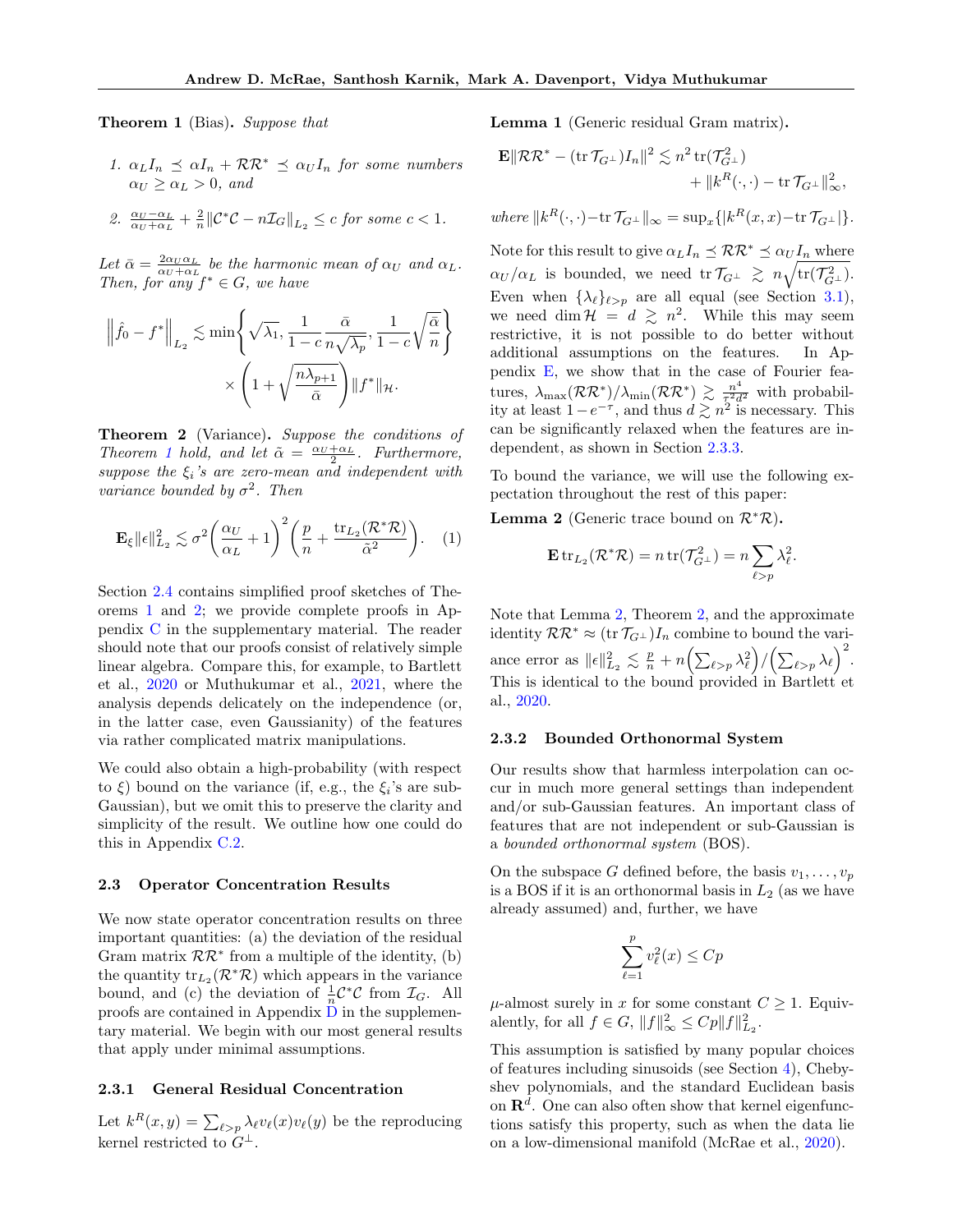It is easy to derive concentration inequalities for bounded orthonormal systems via matrix/operator concentrations results for sums of bounded independent random matrices (e.g., Tropp, [2015—](#page-10-14)see our supplementary material for details). A bound that is useful for our purposes is the following:

<span id="page-5-2"></span>**Lemma 3** (BOS sampling operator on  $G$ ). If  $G$  is spanned by a bounded orthonormal system with constant C, then, for  $t > 0$ , with probability at least  $1 - e^{-t},$ 

$$
\frac{1}{n} \|\mathcal{C}^*\mathcal{C} - n\mathcal{I}_G\|_{L_2} \lesssim \sqrt{\frac{Cp(t + \log p)}{n}} + \frac{Cp(t + \log p)}{n}.
$$

Thus if  $n \geq Cp \log p$ , we can have, say,  $\frac{1}{n} || \mathcal{C}^* \mathcal{C}$  $n\mathcal{I}_G||_{L_2} \leq 1/4$  (or any other small constant) with high probability.

In general, the  $Cp \log p$  sample complexity is optimal under the BOS assumption. As a simple example, consider the following basis  $\{v_1, \ldots, v_p\}$  on  $\mathbb{R}^p$  (written as functions on  $\{1, \ldots, p\}$ : for uniquely determined constants  $c_1$  and  $c_2$ , set the measure to be  $\mu({j}) = \frac{1}{C_p}$ for  $j < p$  and  $\mu({p}) = c_1$ , and set  $v_\ell = \sqrt{Cp}\delta_\ell$  for  $\ell \leq p$  and  $v_p = c_2 \delta_p$ . One can easily verify by a coupon collector argument that we need  $O(Cp \log p)$ samples from  $\mu$  merely to sample every coordinate at least once.

#### <span id="page-5-1"></span>2.3.3 Independent Features

To compare to prior work, we list independent-feature concentration results that can be plugged into our Theorem [1.](#page-3-1) Suppose that for  $x \sim \mu$ , the features  ${v_{\ell}(x)}$  are independent random variables. The key benefit this gives us is that we can now write the residual Gram matrix  $\mathcal{RR}^*$  as a sum of *independent* random rank-1 matrices. To see this, define the vectors

$$
w_{\ell}=(v_{\ell}(x_1),v_{\ell}(x_2),\ldots,v_{\ell}(x_n))\in \mathbf{R}^n.
$$

We have already been assuming that the entries of each  $w_{\ell}$  are independent (since they only depend on the independent variables  $x_i$ ), but an independent features assumption implies that the entire set of random vectors  $\{w_{\ell}\}_{\ell>1}$  is independent. We can then write

$$
\mathcal{RR}^*=\sum_{\ell>p}\lambda_\ell w_\ell\otimes w_\ell.
$$

We state a formal result for sub-Gaussian independent features. We expect similar results hold for much weaker tail conditions.

<span id="page-5-3"></span>Lemma 4 (Independent features residual Gram matrix). Suppose the features  $\{v_{\ell}(x)\}_{\ell>1}$  are zero-mean, independent, and sub-Gaussian. Then, for  $t > 0$ , with probability at least  $1-e^{-t}$ ,

$$
\|\mathcal{RR}^* - (\text{tr}\,\mathcal{T}_{G^\perp})I_n\| \lesssim \sqrt{(n+t)\,\text{tr}(\mathcal{T}_{G^\perp}^2)} + (n+t)\lambda_{p+1}.
$$

The zero-mean assumption is for simplicity and can easily be relaxed at the cost of a more complicated theorem statement. Note that this is stronger than Lemma [1](#page-4-3) in two ways: first, the bound holds with exponentially high probability as opposed to being merely in expectation. Second, we have effectively replaced the  $n^2$  in Lemma [1](#page-4-3) by n, greatly reducing the amount of overparametrization we need.

Note for this result to give  $\alpha_L I_n \preceq \mathcal{RR}^* \preceq \alpha_U I_n$  where  $\alpha_U/\alpha_L$  is bounded, we need

$$
n \lesssim \frac{\operatorname{tr} \mathcal{T}_{G^\perp}}{\lambda_{p+1}} = \frac{1}{\lambda_{p+1}} \sum_{\ell > p} \lambda_\ell
$$

(this also gives us  $\sqrt{n \text{ tr}(\mathcal{T}_{G}^2)} \lesssim \text{ tr } \mathcal{T}_{G}$  by Cauchy-Schwartz). This is identical to the requirement that  $r_{k^*}(\Sigma) \geq bn$  in Bartlett et al., [2020.](#page-9-3)

We can also obtain slightly improved results (vs. the BOS assumption) for concentration of  $\mathcal{C}^*\mathcal{C}$ :

Lemma 5 (Sampling operator on G under independent features). With probability at least  $1-e^{-t}$ ,

$$
\left\|\frac{1}{n}\mathcal{C}^*\mathcal{C}-\mathcal{I}_G\right\|_{L_2}\lesssim \sqrt{\frac{p+t}{n}}+\frac{p+t}{n}.
$$

Thus we only require  $n \gtrsim p$  to obtain the required concentration. For a proof, see, for example, Vershynin, [2018,](#page-10-15) Section 4.6.

#### <span id="page-5-0"></span>2.4 Informal Proof Sketch (Deterministic)

Here we outline the basic proof structure of Theorems [1](#page-3-1) and [2.](#page-4-1) We will perform the analysis as though  $\alpha I_n + \mathcal{R} \mathcal{R}^* = \bar{\alpha} I_n$  and  $\mathcal{C}^* \mathcal{C} = n \mathcal{I}_G$  (equivalently,  $\mathcal{A}_{G}^{*}\mathcal{A}=n\mathcal{T}_{G}$ , and we will write "≈" where we make these substitutions. The main additional steps we need are to quantify the error due to these approximations.

#### 2.4.1 Bias Term (from Signal)

Note that since  $f^* \in G$ , we have

$$
\hat{f}_0 = \mathcal{A}^* (\alpha I_n + \mathcal{A}\mathcal{A}^*)^{-1} \mathcal{A}_G f^*
$$
\n
$$
\approx \mathcal{A}^* (\bar{\alpha} I_n + \mathcal{A}_G \mathcal{A}_G^*)^{-1} \mathcal{A}_G f^*
$$
\n
$$
= \mathcal{A}^* \mathcal{A}_G (\bar{\alpha} \mathcal{I}_G + \mathcal{A}_G^* \mathcal{A}_G)^{-1} f^*
$$
\n
$$
\approx \begin{bmatrix} \mathcal{A}_G^* \\ \mathcal{R}^* \end{bmatrix} \mathcal{A}_G (\bar{\alpha} \mathcal{I}_G + n \mathcal{T}_G)^{-1} f^*.
$$

From this we obtain

$$
\mathcal{P}_G(\hat{f}_0) = \mathcal{A}_G^* \mathcal{A}_G (\bar{\alpha} \mathcal{I}_G + n \mathcal{T}_G)^{-1} f^*
$$
  
\n
$$
\approx n \mathcal{T}_G (\bar{\alpha} \mathcal{I}_G + n \mathcal{T}_G)^{-1} f^*
$$
  
\n
$$
= \overline{S} f^*,
$$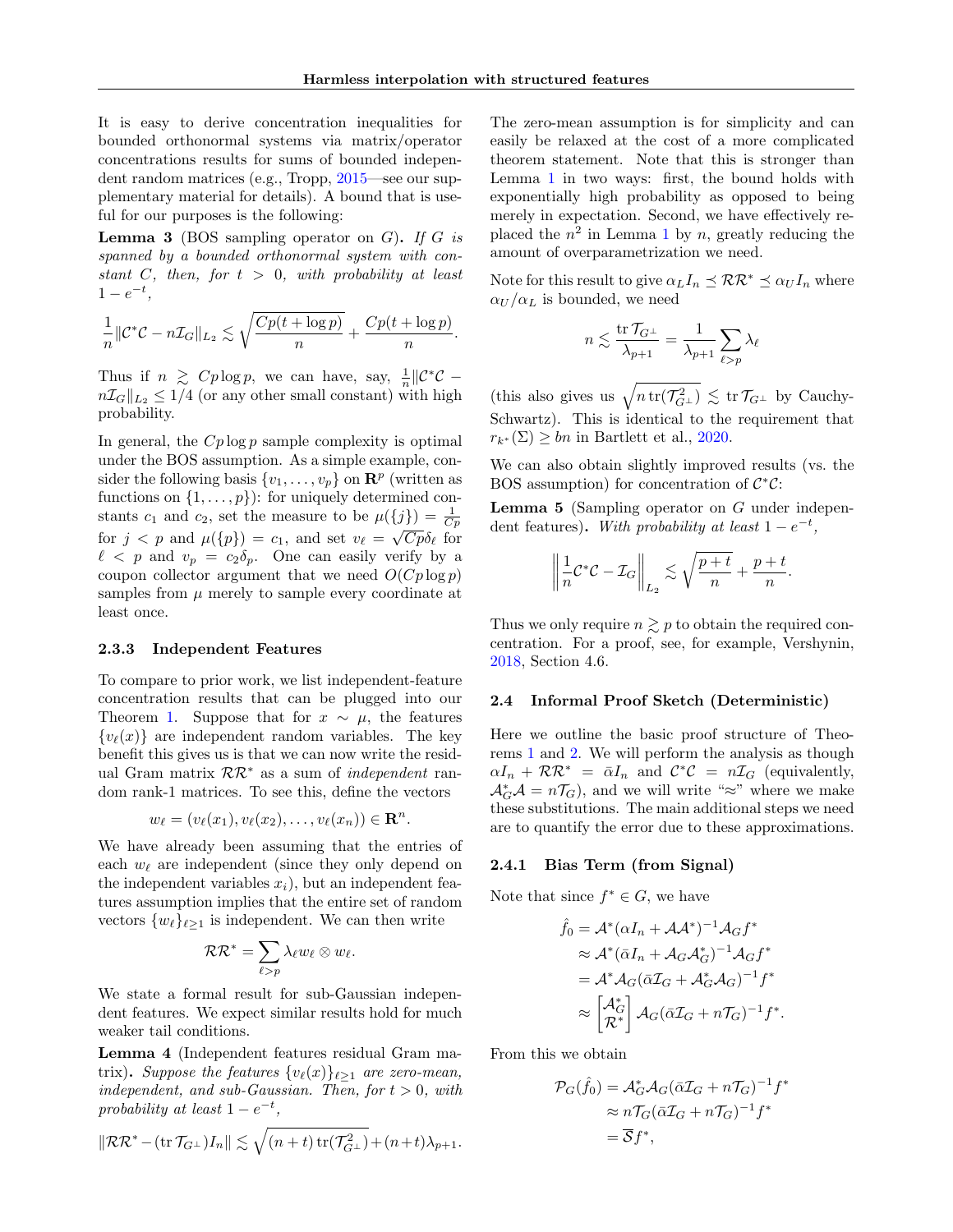where  $\overline{S} := n \mathcal{T}_G (\bar{\alpha} \mathcal{I}_G + n \mathcal{T}_G)^{-1}$  is the idealized "survival" operator, representing the extent to which the original signal  $f^*$  is preserved. We then have  $f^*$  –  $\mathcal{P}_G(\hat{f}_0) \approx \overline{\mathcal{B}} f^*,$  where  $\overline{\mathcal{B}} \coloneqq \mathcal{I}_G - \overline{\mathcal{S}} = \bar{\alpha} (\bar{\alpha} \mathcal{I}_G + n \mathcal{T}_G)^{-1}$ is the idealized "bias" operator. One can verify that

$$
\|\overline{\mathcal{B}}\|_{\mathcal{H}\to L_2}\lesssim \min\Biggl\{\sqrt{\lambda_1},\frac{\bar{\alpha}}{n\sqrt{\lambda_p}},\sqrt{\frac{\bar{\alpha}}{n}}\Biggr\}.
$$

This bounds  $\|\mathcal{P}_G(\hat{f}_0) - f^*\|_{L_2}$  for Theorem [1;](#page-3-1) the formal theorem has an extra factor of  $1/(1 - c)$  which comes from the approximation errors (recall that  $c$  is determined by how accurate our idealizing approximation are—see the statement of Theorem [1](#page-3-1) for the precise definition).

Next, note that  $\mathcal{P}_{G}(\hat{f}_0) \approx \mathcal{R}^*\mathcal{C}\frac{\overline{B}}{\overline{\alpha}}f^*$ , where we have substituted C for  $A_G$ . Because

$$
\|\mathcal{R}^*\|_{\ell_2 \to L_2} \le \|\mathcal{I}_{G^\perp}\|_{\mathcal{H} \to L_2} \|\mathcal{R}^*\|_{\ell_2 \to \mathcal{H}} \lesssim \sqrt{\lambda_{p+1} \bar{\alpha}},
$$

we have

$$
\|\mathcal{R}^*\mathcal{C}\frac{\overline{B}}{\bar{\alpha}}\|_{\mathcal{H}\to L_2} \leq \|\mathcal{R}^*\|_{\ell_2\to L_2} \|\mathcal{C}\|_{L_2\to \ell_2} \frac{\|\overline{B}\|_{\mathcal{H}\to L_2}}{\bar{\alpha}} \leq \sqrt{\frac{n\lambda_{p+1}}{\bar{\alpha}}}\|\overline{B}\|_{\mathcal{H}\to L_2},
$$

which allows us to bound  $\|\mathcal{P}_{G^{\perp}}(\hat{f}_0)\|_{L_2}$ .

#### 2.4.2 Variance Term (from Noise)

Making similar approximations as above (with  $\tilde{\alpha}$  instead of  $\bar{\alpha}$  – the distinction comes from the approximation arguments we use in the formal proof), we have

$$
\epsilon = \mathcal{A}^* (\alpha I_n + \mathcal{A}\mathcal{A}^*)^{-1} \xi
$$
  
\n
$$
\approx \left[ \begin{matrix} \mathcal{A}_G^* \\ \mathcal{R}^* \end{matrix} \right] (\tilde{\alpha} I_n + \mathcal{A}_G \mathcal{A}_G^*)^{-1} \xi
$$
  
\n
$$
= \left[ \begin{matrix} (\tilde{\alpha} \mathcal{I}_G + \mathcal{A}_G^* \mathcal{A}_G)^{-1} \mathcal{A}_G^* \xi \\ \mathcal{R}^* (\tilde{\alpha} I_n + \mathcal{A}_G \mathcal{A}_G^*)^{-1} \xi \end{matrix} \right]
$$
  
\n
$$
\approx \left[ \begin{matrix} (\tilde{\alpha} \mathcal{T}_G^{-1} + n \mathcal{I}_G)^{-1} \mathcal{C}^* \xi \\ \mathcal{R}^* (\tilde{\alpha} I_n + \mathcal{A}_G \mathcal{A}_G^*)^{-1} \xi \end{matrix} \right].
$$

Therefore,

$$
\mathbf{E}_{\xi} ||\epsilon||_{L_2}^2 \approx \sigma^2 \left\| \left[ \left( \tilde{\alpha} \mathcal{T}_G^{-1} + n \mathcal{I}_G \right)^{-1} \mathcal{C}^* \atop \mathcal{R}^*(\tilde{\alpha} I_n + \mathcal{A}_G \mathcal{A}_G^*)^{-1} \right] \right\|_{HS, \ell_2 \to L_2}^2
$$
  

$$
\lesssim \sigma^2 \left( \frac{1}{n^2} \operatorname{tr}_{L_2}(\mathcal{C}^* \mathcal{C}) + \frac{1}{\tilde{\alpha}^2} \operatorname{tr}_{L_2}(\mathcal{R}^* \mathcal{R}) \right)
$$
  

$$
\approx \sigma^2 \left( \frac{1}{n^2} \operatorname{tr}_{L_2} (n \mathcal{I}_G) + \frac{1}{\tilde{\alpha}^2} \operatorname{tr}_{L_2}(\mathcal{R}^* \mathcal{R}) \right)
$$
  

$$
= \sigma^2 \left( \frac{p}{n} + \frac{1}{\tilde{\alpha}^2} \operatorname{tr}_{L_2}(\mathcal{R}^* \mathcal{R}) \right).
$$

The factor of  $\alpha_U/\alpha_L$  comes from the approximation arguments.

# <span id="page-6-0"></span>3 KERNEL CLASSIFICATION

We now consider the case of classification, in which the observation y is a (noisy) binary label in  $\{-1, 1\}$ with a distribution depending on  $x$ . Our approach is to perform ordinary linear/kernel regression on the binary labels  $y_i$  with the squared loss function. Although this seems counter-intuitive, recent results (e.g., Hui and Belkin, [2021\)](#page-9-15) have shown that training with the squared-loss is highly competitive with the more common cross-entropy loss function in practice. Separately, recent results have also shown that regression on binary labels is, in some interesting overparametrized cases, equivalent to the maximummargin SVM (e.g., Hsu et al., [2021;](#page-9-16) Muthukumar et al., [2021\)](#page-10-2). Inspired by these findings, we study the minimum- $\ell_2$ -norm interpolator of the binary labels  ${y_i}_{i=1}^n$  and its ensuing *classification* error.

Through the lens of regression, our target function  $f^*$ is now replaced by

$$
\eta^*(x) := \mathbf{E}(y \mid x) = 2 \mathbf{P}(y = 1 \mid x) - 1.
$$

The label noise is  $\xi = y - \eta^*(x)$ . Note that  $\mathbf{E}[\xi|x] =$ 0 by definition, and  $var(\xi | x) = 1 - (\eta^*)^2(x)$ . Our assumption on the label noise model is that  $\eta^* \in G$ .

The regression procedure yields an estimator  $\hat{\eta}$  of  $\eta^*$ . Then, our classification rule is given by  $\hat{y} = \text{sign}(\hat{\eta})$ . Given a probability distribution  $\mu$  over x, the excess risk of the classification rule with respect to the Bayesoptimal classifier is given by

$$
\mathcal{E} \coloneqq \mathbf{P}(\hat{y} \neq y) - \mathbf{P}(y \neq \text{sign}(\eta^*)).
$$

Standard calculations (see Friedman, [1997\)](#page-9-5) give

$$
\mathcal{E} = \int |\eta^*(x)| \mathbf{1}_{\{\text{sign}(\hat{\eta}(x)) \neq \text{sign}(\eta^*(x))\}} d\mu(x).
$$

Thus the excess risk is the average of the sign error of  $\hat{\eta}$  versus  $\eta^*$  modulated by how distinguishable the two classes are (which is represented by  $|\eta^*|$ ).

To bound  $\mathcal{E}$ , we decompose our estimate  $\hat{\eta}$  as

<span id="page-6-1"></span>
$$
\hat{\eta} = s\eta^* + \hat{\eta}_r,\tag{2}
$$

where  $s$  is a parameter that we can tune in our analysis, and  $\hat{\eta}_r$  is the residual. If  $s > 0$ , we have

$$
\{\operatorname{sign}(\hat{\eta}) \neq \operatorname{sign}(\eta^*)\} \subseteq \{|\hat{\eta}_r| \geq s|\eta^*|\},
$$

so

<span id="page-6-2"></span>
$$
\mathcal{E} \le \frac{1}{s} \int |\hat{\eta}_\perp(x)| \ d\mu(x) = \frac{\|\hat{\eta}_r\|_{L_1}}{s} \le \frac{\|\hat{\eta}_r\|_{L_2}}{s},\qquad(3)
$$

where the norm inequality is due to the fact that  $\mu$  is a probability measure. For reasons that will shortly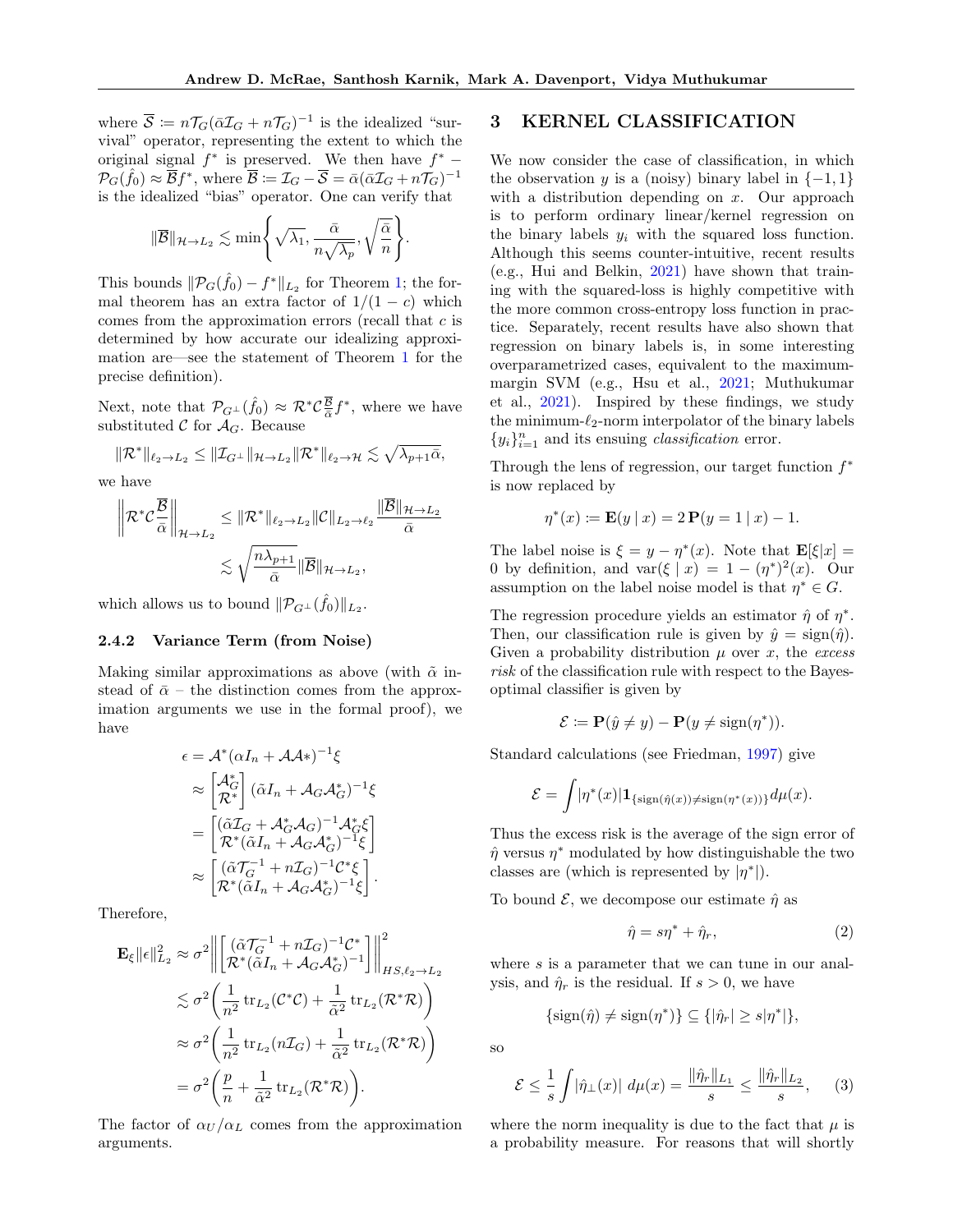become clear, we will call s the survival factor and  $\hat{\eta}_r$ the residual.

A first possible choice for the quantities in  $(2)$  is  $s = 1$ and  $\hat{\eta}_r = \hat{\eta} - \eta^*$ . This choice yields  $\mathcal{E} \leq ||\hat{\eta} - \eta||_{L_1};$ therefore, small regression error implies small excess classification risk. However, we are interested in cases in which the regression error is not small but the classification error is. To use the bound  $(3)$ , we would need to show that we can have the ratio  $\|\hat{\eta}_r\|_{L_2}/s$  be very small with a different choice of  $s \ll 1$ .

We now show how this can work. We recall the idealized "survival" and "bias" operators  $\overline{S}$  and  $\overline{B}$  from Section [2.4.](#page-5-0) Note that to bound the regression error we show that  $\hat{\eta} \approx \overline{\mathcal{S}}(\eta^*)$  and that  $\|\eta^*-\overline{\mathcal{S}}\eta^*\|_{L_2} = \|\overline{\mathcal{B}}\eta^*\|_{L_2}$ is small. For the classification problem, an interesting new possibility arises. As a simple example, suppose all the first p eigenvalues  $\lambda_1, \ldots, \lambda_p$  are identically 1. Then  $\overline{S} = \frac{n}{\overline{\alpha}+n} \mathcal{I}_G$ . If  $\overline{\alpha} \ll n$ , then the ideal bias  $\overline{\mathcal{B}} = \frac{\bar{\alpha}}{\bar{\alpha} + n} \mathcal{I}_G$  will be small. However, what if  $\alpha \gtrsim n$ , in which case the bias is not small? We cannot get small regression error, but for classification, we can apply [\(3\)](#page-6-2) while choosing  $s = \frac{n}{\bar{\alpha}+n}$ . Then, as long as

$$
\|\hat{\eta} - \overline{\mathcal{S}}\eta^*\|_{L_2} \ll \frac{n}{\bar{\alpha} + n},
$$

we will have small excess classification risk. In Section [3.1,](#page-7-0) we use this observation to provide sufficient conditions for classification consistency, and demonstrate that these conditions are significantly weaker than the ones needed to be regression-consistent. This apporach is qualitatively similar to that of Muthukumar et al., [2021,](#page-10-2) which provides a slightly sharper bound but relies on a special form of  $\eta^*$  and Gaussianity of the features. Their techniques do not easily extend to a more general setting.

To combine this framework with our previous interpolation results, note that, under our new notation,  $\hat{\eta} = \hat{\eta}_0 + \epsilon$ , where  $\hat{\eta}_0 = A^* (A A^*)^{-1} A \eta^*$  and  $\epsilon =$  $\mathcal{A}^*(\mathcal{A}\mathcal{A}^*)^{-1}\xi$ . We will show that  $\hat{\eta}_0 \approx \overline{\mathcal{S}}\eta^*$  and  $\epsilon$  is small. For the first objective, we present here a more refined version of Theorem [1](#page-3-1) that bounds the error to  $\overline{\mathcal{S}}\eta^*$  rather than  $\eta^*$  itself. This will be used to characterize the classification error in Section [3.1.](#page-7-0)

<span id="page-7-1"></span>Lemma 6 (More refined bias estimate). Under the conditions of Theorem [1](#page-3-1) (assuming c is bounded away from 1 so that  $(1 - c)^{-1}$  is subsumed into the constants),

$$
\begin{aligned} \|\hat{\eta}_0 - \overline{\mathcal{S}}\eta^*\|_{L_2} &\lesssim \left(c + \sqrt{\frac{n\lambda_{p+1}}{\bar{\alpha}}}\right) \\ &\times \min\left\{\lambda_1, \frac{\bar{\alpha}}{n\sqrt{\lambda_p}}, \sqrt{\frac{\bar{\alpha}}{n}}\right\} \|\eta^*\|_{\mathcal{H}}. \end{aligned}
$$

The proof of Lemma [6](#page-7-1) is an easy modification of the proof of Theorem [1](#page-3-1) (see Appendix [C.1\)](#page-12-2).

### <span id="page-7-0"></span>3.1 Bi-level Ensemble Asymptotic Analysis

We now examine the implications of this refined classification analysis in a bounded orthonormal system (BOS). In particular, suppose that the eigenfunctions are all bounded (e.g., a Fourier series for periodic functions on an interval). For the eigenvalues, we consider the bi-level ensemble as defined in Muthukumar et al., [2021](#page-10-2) with non-negative parameters  $n, \beta, q, r$  (where  $\beta > 1$  and  $r < 1$ ). This ensemble contains  $d = n^{\beta}$  features, of which  $p = n^r$  have "large" eigenvalues, and the remaining  $d-p$  eigenvalues are small and their relative magnitude depends on the parameter  $q$ . Specifically, we set

<span id="page-7-3"></span>
$$
\lambda_{\ell} = \begin{cases} 1, & 1 \le \ell \le p \\ n^{-(\beta - r - q)}, & p < \ell \le d. \end{cases}
$$
 (4)

We require  $q < \beta - r$  to ensure that the "small" eigenvalues are actually smaller than 1.

<span id="page-7-2"></span>Corollary 1. Consider the bi-level ensemble with parameters  $n, \beta, q, r$ , and suppose that the eigenfunctions are all bounded by an absolute constant. Further, suppose that  $\beta > 2$  and  $r < 1$ , and  $\eta^* \in G$ . Then we obtain the following asymptotic results as  $n \to \infty$ :

- 1. If  $q < 1-r$ , as  $n \to \infty$ ,  $\|\hat{\eta} \eta^*\|_{L_2} \to 0$  in probability, and therefore both regression and classification are consistent.
- 2. If  $q > 1 r$ ,  $\|\hat{\eta}\|_{L_2} \to 0$  in probability, and therefore regression is inconsistent for nonzero  $\eta^*$ .
- 3. If  $q < \frac{3}{2}(1-r)$  and  $\beta > 2(r+q)$ , excess classification risk  $\mathcal{E} \to 0$  in probability, that is, classification is consistent.

Corollary [1](#page-7-2) is proved in Appendix  $\overline{F}$ . Note that we have an asymptotic separation between classification and regression when  $1 - r < q < \frac{3}{2}(1 - r)$ . This is comparable to the results of Muthukumar et al., [2021,](#page-10-2) which allow slightly larger q and smaller  $\beta$  but require much stronger feature assumptions.

We use the bi-level ensemble model in [\(4\)](#page-7-3) for simplicity; however, we can obtain non-asymptotic bounds on the classification risk under more general assumptions. For a fixed value of  $p := n^r$ , our analysis allows the tail eigenvalues corresponding to indices  $p < \ell \leq d$ to be non-uniform. The requirement that the top  $p$ eigenvalues are the same is somewhat more stringent; in general, when the eigenvalues are different, the survival operator  $\overline{S}$  is not a multiple of the identity. This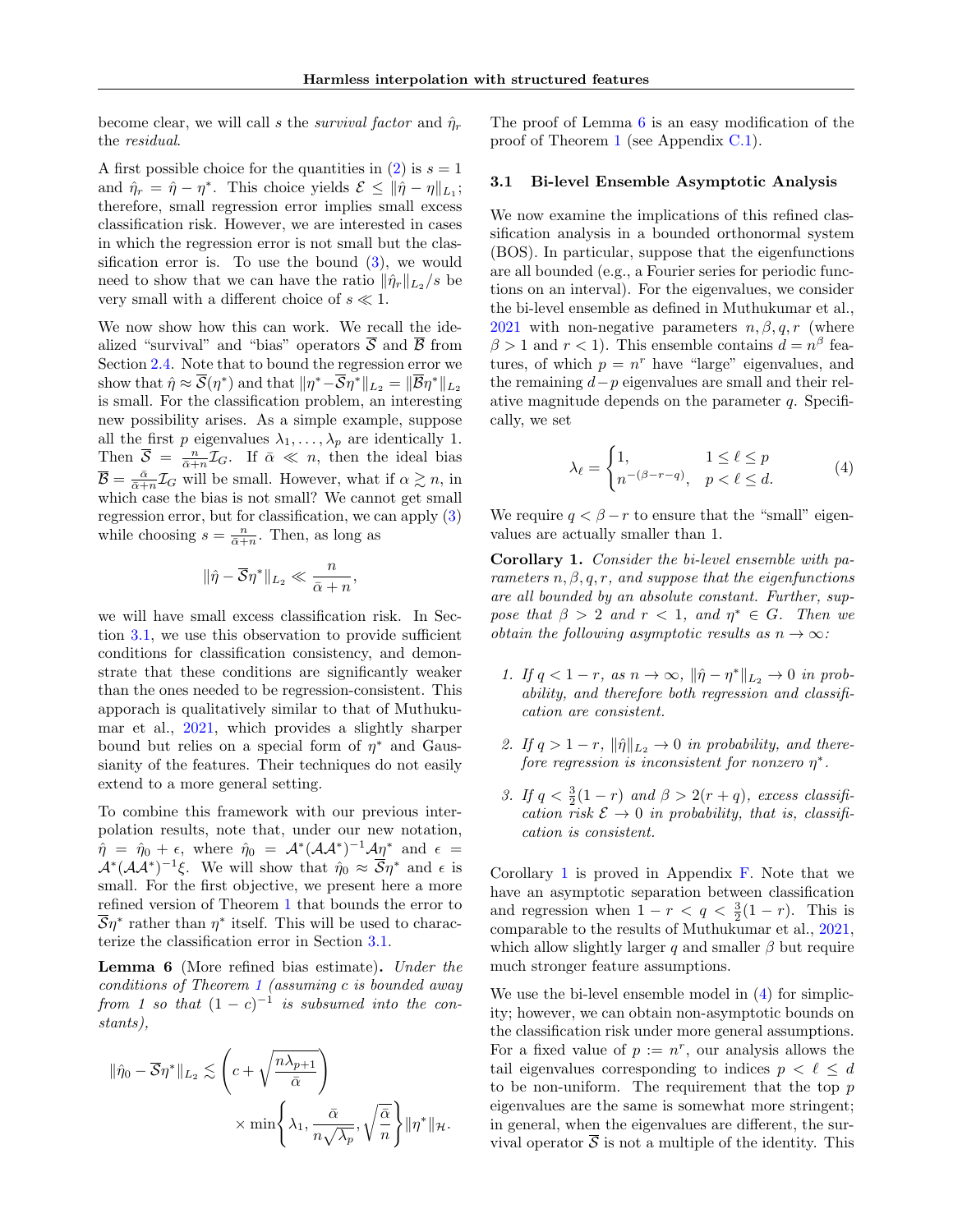could lead to qualitatively different behavior, as now  $\hat{\eta}$  may be distorted from  $\eta^*$  due to differences in the eigenvalues of  $\mathcal{T}_G$ . This problem disappears in the case that either (a)  $\eta^*$  is proportional to a single eigenfunction or (b) the first p eigenvalues of  $\mathcal T$  are identical (both of which hold in Muthukumar et al., [2021\)](#page-10-2). We analyze further the extent to which we can bound the classification risk when neither of these assumptions holds in Appendix [G.](#page-21-0) Our analysis method requires  $\lambda_p$  to be close to  $\lambda_1$  to obtain significant gains for classification over regression.

# <span id="page-8-0"></span>4 NUMERICAL EXPERIMENTS

We now perform numerical experiments to demonstrate how the parameters  $\beta$ , r, and q of the bi-level ensemble model affect regression and classification performance. We consider the case of Fourier features  $v_{\ell}(x) = e^{\mathbf{j}2\pi \ell x}$  for  $\ell = -d, \ldots, d$  over  $x \in [0, 1]$  with the uniform sampling measure, and the bi-level ensemble as defined in [\(4\)](#page-7-3). The corresponding kernel function is

$$
k(x,y) = \sum_{\ell=-d}^{d} \lambda_{\ell} v_{\ell}(x) \overline{v_{\ell}(y)}
$$
  
= 
$$
(1 - n^{-(\beta - r - q)}) D_p(x - y)
$$
  
+ 
$$
n^{-(\beta - r - q)} D_d(x - y),
$$

where  $D_m(t) = \frac{\sin[(2m+1)\pi t]}{\sin(\pi t)}$  is the Dirichlet sinc function. We consider three cases for the bi-level ensemble parameters:  $(\beta, r, q) = (2.6, 0.3, 0.3), (2.6, 1/3, 5/6),$ and (2.6, 0.8, 0.45). We sweep over several values of  $n$  between 10 and 3162. For each  $n$ , we generate an  $\eta^* \in \text{span}\{v_\ell\}_{\ell=-p}^p$ , scaled such that  $\max_{z \in [0,1]} |\eta^*(x)| = 1$ .  $x \in [0,1]$ 

We first attempt to reconstruct  $\eta^*(x)$  from noisy samples  $y_i^{\text{reg}} = \eta^*(x_i) + \xi_i$  for  $i = 1, ..., n$  where  $\xi_i$  are i.i.d.  $\mathcal{N}(0, 1)$ . We use the kernel ridge regression estimator  $\widehat{\eta^*}^{\text{reg}} = \mathcal{A}^* (\alpha I_n + \mathcal{A} \mathcal{A}^*)^{-1} y^{\text{reg}}$  with a regularization parameter of  $\alpha = 10^{-3}$ . We then measure the relative  $L_2$ error of the estimate, i.e.,  $\mathcal{E}^{\text{reg}} = ||\eta^* - \hat{\eta}^{\text{reg}}||^2_{L_2} / ||\eta^*||^2_{L_2}$ .

We also attempt to reconstruct  $\eta^*(x)$  from binary observations  $y_i^{\text{class}} = +1$  with probability  $(1 + \eta^*(x_i))/2$ and  $-1$  with probability  $(1 - \eta^*(x_i))/2$  for  $i = 1, ..., n$ . We use the estimator  $\hat{\eta}^{\text{class}} = A^*(\alpha I_n + AA^*)^{-1}y^{\text{class}}$ with a regularization parameter of  $\alpha = 10^{-3}$ . We then measure the relative excess risk, i.e.,

$$
\mathcal{E}^{\text{class}} = \frac{\int |\eta^*(x)| \mathbf{1}_{\{\text{sign}(\hat{\eta}^{\text{class}}(x)) \neq \text{sign}(\eta^*(x))\}} dx}{\int |\eta^*(x)| dx}.
$$

The above procedure is repeated over 100 trials. In Figure [2,](#page-8-1) we plot the relative  $L_2$  error (averaged over 100 trials) versus  $n$  and the relative excess risk (averaged over 100 trials) versus  $n$  for each of the three sets

<span id="page-8-1"></span>

Figure 2: Relative  $L_2$  errors versus n and the relative classification excess risks versus  $n$  for each of the three sets of bi-level ensemble parameters (averaged over 100 trials).

of values for  $\beta$ , r, q. In the first case where  $\beta = 2.6$ ,  $r = 0.3$ , and  $q = 0.3$ , we have  $r + q < 1$  and both  $\mathcal{E}^{\text{reg}}$  and  $\mathcal{E}^{\text{class}}$  decrease as *n* increases. In the second case where  $\beta = 2.6$ ,  $r = 1/3$ , and  $q = 5/6$ , we have  $1 - r < q < \frac{3}{2}(1 - r)$  and  $\beta > 2r + 2q$ , and  $\mathcal{E}^{\text{class}}$ decreases as n increases, but  $\mathcal{E}^{\text{reg}}$  does not decrease as *n* increases. In the third case where  $\beta = 2.6, r = 0.8$ , and  $q = 0.45$ , we have that  $r + q > 1$ , and  $q > \frac{3}{2}(1 - r)$ , and both  $\mathcal{E}^{\text{reg}}$  and  $\mathcal{E}^{\text{class}}$  do not decrease as n increases.

# 5 DISCUSSION

In this paper we showed that under minimal assumptions on the data and feature map (a) harmless interpolation of noise in data is possible, and (b) we can be classification-consistent in high-dimensional regimes where we are not regression-consistent. Important future directions include considering more general function models (e.g., any  $f^* \in \mathcal{H}$  or even  $f^* \notin \mathcal{H}$ ), better understanding the implications of distortion among the top eigenfunctions in classification error, and improving the non-asymptotic rates for classification risk from Section [3.1.](#page-7-0) Another intriguing question is whether there is an equivalence between interpolating binary labels and the max-margin SVM (as shown in Hsu et al., [2021;](#page-9-16) Muthukumar et al., [2021\)](#page-10-2) in the more general settings considered in this paper. Finally, it would be very interesting to study whether our upper bounds (particularly for classification) can be matched by non-asymptotic lower bounds.

#### Acknowledgments

We thank Fanny Yang for useful discussion. This work was supported, in part, by National Science Foundation grant CCF-2107455.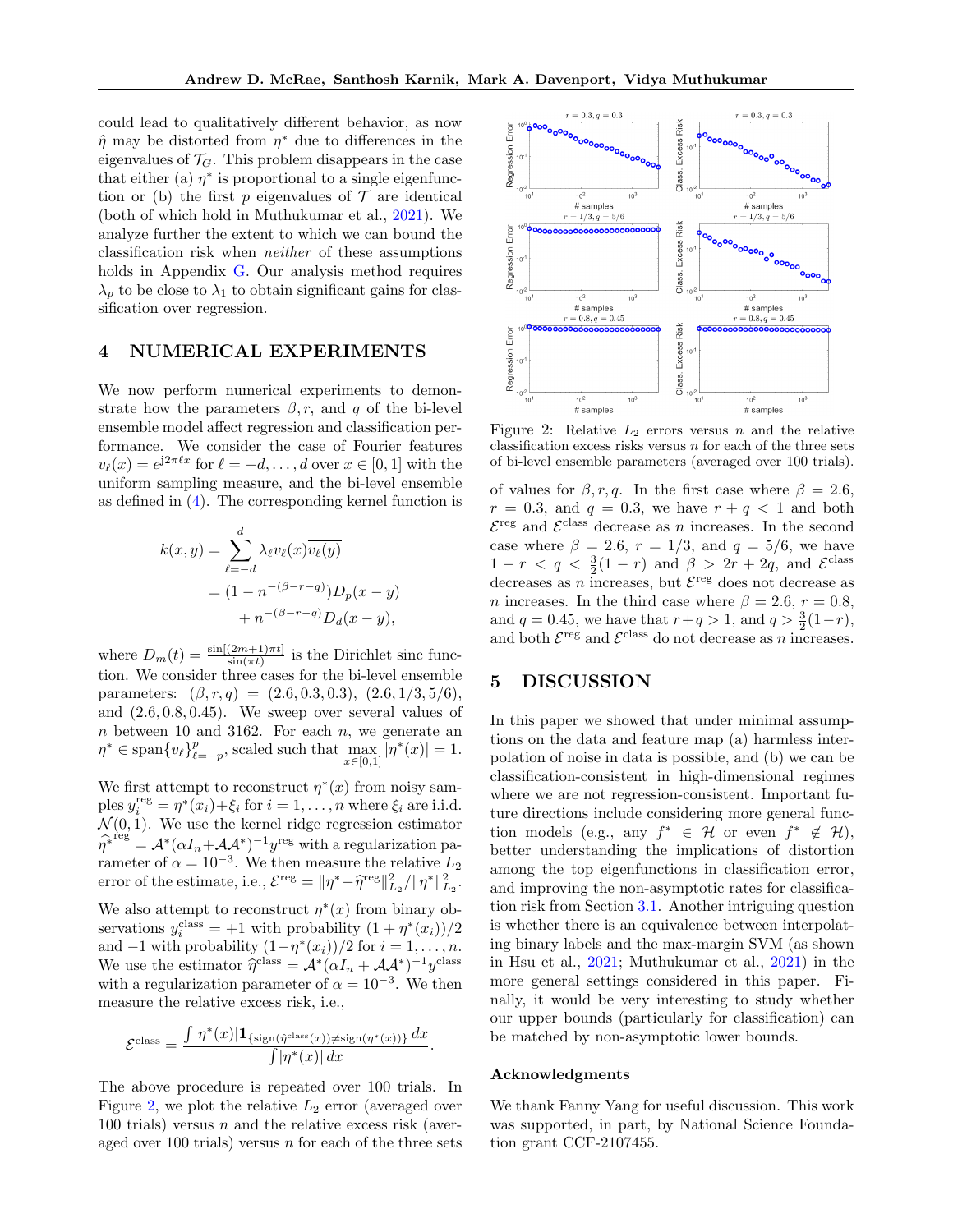# References

- <span id="page-9-17"></span>Adlam, B., & Pennington, J. (2020). Understanding double descent requires a fine-grained biasvariance decomposition. Proc. Conf. Neural Inf. Process. Syst. (NeurIPS).
- <span id="page-9-6"></span>Audibert, J.-Y., & Tsybakov, A. B. (2007). Fast learning rates for plug-in classifiers. Ann. Stat., 35 (2), 608–633.
- <span id="page-9-18"></span>Ba, J., Erdogdu, M., Suzuki, T., Wu, D., & Zhang, T. (2020). Generalization of two-layer neural networks: An asymptotic viewpoint. Proc. Int. Conf. Learn. Representations (ICLR).
- <span id="page-9-3"></span>Bartlett, P. L., Long, P. M., Lugosi, G., & Tsigler, A. (2020). Benign overfitting in linear regression. Proc. Natl. Acad. Sci. U.S.A., 117 (48), 30063–30070.
- <span id="page-9-4"></span>Bartlett, P. L., & Mendelson, S. (2002). Rademacher and Gaussian complexities: Risk bounds and structural results. J. Mach. Learn. Res., 3, 463–482.
- <span id="page-9-26"></span>Bartlett, P. L., Montanari, A., & Rakhlin, A. (2021). Deep learning: A statistical viewpoint. Acta Numer., 30, 87–201.
- <span id="page-9-1"></span>Belkin, M., Hsu, D., Ma, S., & Mandal, S. (2019). Reconciling modern machine-learning practice and the classical bias-variance tradeoff. Proc. Natl. Acad. Sci. U.S.A., 116 (32), 15849–15854.
- <span id="page-9-12"></span>Belkin, M. (2018). Approximation beats concentration? an approximation view on inference with smooth radial kernels. Proc. Conf. Learn. Theory (COLT).
- <span id="page-9-27"></span>Belkin, M. (2021). Fit without fear: Remarkable mathematical phenomena of deep learning through the prism of interpolation. Acta Numer., 30, 203–248.
- <span id="page-9-19"></span>Belkin, M., Hsu, D., & Xu, J. (2020). Two models of double descent for weak features. SIAM J. Math. Data Sci.,  $2(4)$ , 1167–1180.
- <span id="page-9-0"></span>Belkin, M., Ma, S., & Mandal, S. (2018). To understand deep learning we need to understand kernel learning. Proc. Int. Conf. Mach. Learn. (ICML), 35.
- <span id="page-9-9"></span>Cao, Y., Gu, Q., & Belkin, M. (2021). Risk bounds for over-parameterized maximum margin classification on sub-gaussian mixtures.
- <span id="page-9-11"></span>Caponnetto, A., & De Vito, E. (2007). Optimal rates for the regularized least-squares algorithm. Found. Comput. Math., 7(3), 331-368.
- <span id="page-9-2"></span>Chatterji, N. S., & Long, P. M. (2021). Finitesample analysis of interpolating linear classifiers in the overparameterized regime. J. Mach. Learn. Res., 22.
- <span id="page-9-29"></span>Chinot, G., & Lerasle, M. (2020). On the robustness of the minimum  $\ell_2$  interpolator.
- <span id="page-9-28"></span>Dar, Y., Muthukumar, V., & Baraniuk, R. G. (2021). A farewell to the bias-variance tradeoff? an overview of the theory of overparameterized machine learning.
- <span id="page-9-20"></span>D'Ascoli, S., Refinetti, M., Biroli, G., & Krzakala, F. (2020). Double trouble in double descent: Bias and variance(s) in the lazy regime. Proc. Int. Conf. Mach. Learn. (ICML).
- <span id="page-9-7"></span>Devroye, L., Györfi, L., & Lugosi, G. (1996). A probabilistic theory of pattern recognition. Springer.
- <span id="page-9-21"></span>Dhifallah, O., & Lu, Y. M. (2020). A precise performance analysis of learning with random features.
- <span id="page-9-13"></span>Donhauser, K., Wu, M., & Yang, F. (2021). How rotational invariance of common kernels prevents generalization in high dimensions. Proc. Int. Conf. Mach. Learn. (ICML), 2804–2814.
- <span id="page-9-5"></span>Friedman, J. H. (1997). On bias, variance, 0/1-loss, and the curse-of-dimensionality. Data Min. Knowl. Discov., 1, 55–77.
- <span id="page-9-22"></span>Gerace, F., Loureiro, B., Krzakala, F., Mezard, M., & Zdeborova, L. (2020). Generalisation error in learning with random features and the hidden manifold model. Proc. Int. Conf. Mach. Learn. (ICML).
- <span id="page-9-14"></span>Ghorbani, B., Mei, S., Misiakiewicz, T., & Montanari, A. (2021). Linearized two-layers neural networks in high dimension. Ann. Stat.,  $49(2)$ , 1029–1054.
- <span id="page-9-23"></span>Hastie, T., Montanari, A., Rosset, S., & Tibshirani, R. J. (2019). Surprises in high-dimensional ridgeless least squares interpolation.
- <span id="page-9-30"></span>Horn, R. A., & Johnson, C. R. (1985). Matrix analysis. Cambridge.
- <span id="page-9-10"></span>Hsu, D., Kakade, S. M., & Zhang, T. (2014). Random design analysis of ridge regression. Found. Comput. Math., 14, 569–600.
- <span id="page-9-16"></span>Hsu, D., Muthukumar, V., & Xu, J. (2021). On the proliferation of support vectors in high dimensions. Proc. Int. Conf. Artif. Intell. Statist. (AISTATS).
- <span id="page-9-24"></span>Hu, H., & Lu, Y. M. (2020). Universality laws for highdimensional learning with random features.
- <span id="page-9-15"></span>Hui, L., & Belkin, M. (2021). Evaluation of neural architectures trained with square loss vs crossentropy in classification tasks. Proc. Int. Conf. Learn. Representations (ICLR).
- <span id="page-9-8"></span>Koltchinskii, V., & Beznosova, O. (2005). Exponential convergence rates in classification. Proc. Conf. Learn. Theory (COLT),  $295-307$ .
- <span id="page-9-25"></span>Li, Z., Zhou, Z.-H., & Gretton, A. (2021). Towards an understanding of benign overfitting in neural networks.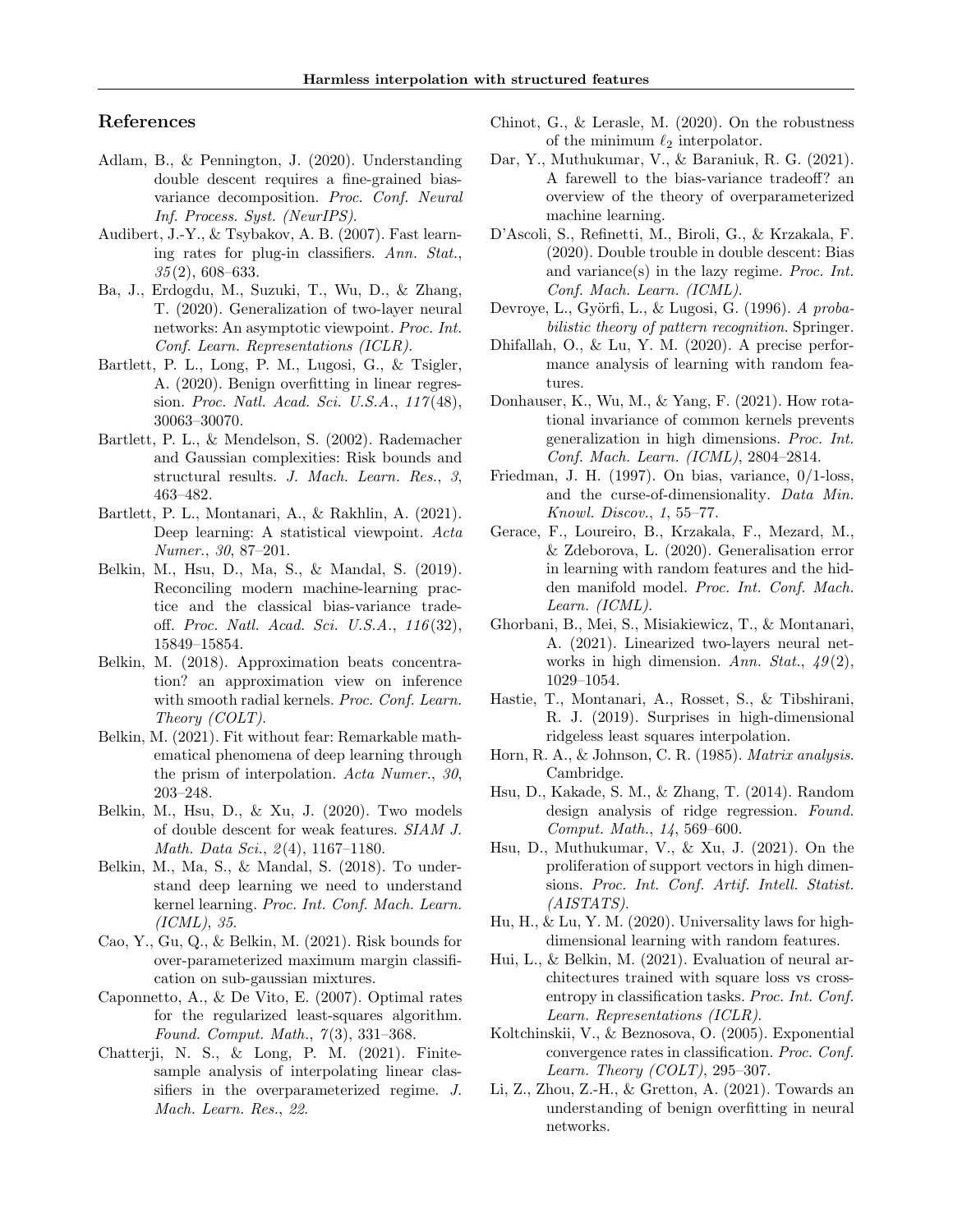- <span id="page-10-16"></span>Liang, T., & Rakhlin, A. (2020). Just interpolate: Kernel "ridgeless" regression can generalize. Ann. *Stat.*,  $\frac{18(3)}{3}$ , 1329–1347.
- <span id="page-10-17"></span>Liang, T., Rakhlin, A., & Zhai, X. (2020). On the multiple descent of minimum-norm interpolants and restricted lower isometry of kernels. Proc. Conf. Learn. Theory (COLT), 2683–2711.
- <span id="page-10-18"></span>Liao, Z., Couillet, R., & Mahoney, M. W. (2020). A random matrix analysis of random Fourier features: Beyond the Gaussian kernel, a precise phase transition, and the corresponding double descent. Proc. Conf. Neural Inf. Process. Syst. (NeurIPS).
- <span id="page-10-19"></span>Lin, L., & Dobriban, E. (2021). What causes the test error? going beyond bias-variance via ANOVA. J. Mach. Learn. Res., 22.
- <span id="page-10-13"></span>McRae, A. D., Romberg, J., & Davenport, M. A. (2020). Sample complexity and effective dimension for regression on manifolds. Proc. Conf. Neural Inf. Process. Syst. (NeurIPS).
- <span id="page-10-20"></span>Mei, S., Misiakiewicz, T., & Montanari, A. (2021). Generalization error of random features and kernel methods: Hypercontractivity and kernel matrix concentration.
- <span id="page-10-21"></span>Mei, S., & Montanari, A. (2021). The generalization error of random features regression: Precise asymptotics and the double descent curve. Commun. Pure Appl. Math.
- <span id="page-10-2"></span>Muthukumar, V., Narang, A., Subramanian, V., Belkin, M., Hsu, D., & Sahai, A. (2021). Classification vs. regression in overparameterized regimes: Does the loss function matter? J. Mach. Learn. Res.
- <span id="page-10-1"></span>Muthukumar, V., Vodrahalli, K., Subramanian, V., & Sahai, A. (2020). Harmless interpolation of noisy data in regression. IEEE J. Sel. Areas Inf. Theory,  $1(1)$ , 67–83.
- <span id="page-10-3"></span>Rakhlin, A., & Zhai, X. (2019). Consistency of interpolation with laplace kernels is a highdimensional phenomenon. Proc. Conf. Learn. Theory (COLT), 2595–2623.
- <span id="page-10-22"></span>Rudelson, M., & Vershynin, R. (2013). Hanson-Wright inequality and sub-Gaussian concentration. Electron. Commun. Probab., 18.
- <span id="page-10-8"></span>Schölkopf, B., & Smola, A. J. (2002). Learning with kernels: Support vector machines, regularization, optimization, and beyond. MIT Press.
- <span id="page-10-7"></span>Steinwart, I., Hush, D., & Scovel, C. (2009). Optimal rates for regularized least squares regression. Proc. Conf. Learn. Theory (COLT).
- <span id="page-10-11"></span>Steinwart, I., & Scovel, C. (2012). Mercer's theorem on general domains: On the interaction between measures, kernels, and RKHSs. Constr. Approx., 35, 363–417.
- <span id="page-10-14"></span>Tropp, J. (2015). An introduction to matrix concentration inequalities. Found. Trends Mach. Learn.,  $8(1-2), 1-230.$
- <span id="page-10-12"></span>Tsigler, A., & Bartlett, P. L. (2020). Benign overfitting in ridge regression.
- <span id="page-10-4"></span>Vapnik, V. N. (2000). The nature of statistical learning theory. Springer.
- <span id="page-10-15"></span>Vershynin, R. (2018). High-dimensional probability: An introduction with applications in data science. Cambridge.
- <span id="page-10-10"></span>Wainwright, M. J. (2019). High-dimensional statistics: A non-asymptotic viewpoint. Cambridge.
- <span id="page-10-5"></span>Wang, K., & Thrampoulidis, C. (2021). Benign overfitting in binary classification of gaussian mixtures. Proc. IEEE Int. Conf. on Acoustics, Speech, and Signal Processing (ICASSP).
- <span id="page-10-9"></span>Wendland, H. (2004). Scattered data approximation. Cambridge.
- <span id="page-10-0"></span>Zhang, C., Bengio, S., Hardt, M., Recht, B., & Vinyals, O. (2017). Understanding deep learning requires rethinking generalization. Proc. Int. Conf. Learn. Representations (ICLR).
- <span id="page-10-6"></span>Zhang, T. (2005). Learning bounds for kernel regression using effective data dimensionality. Neural Comput., 17, 2077–2098.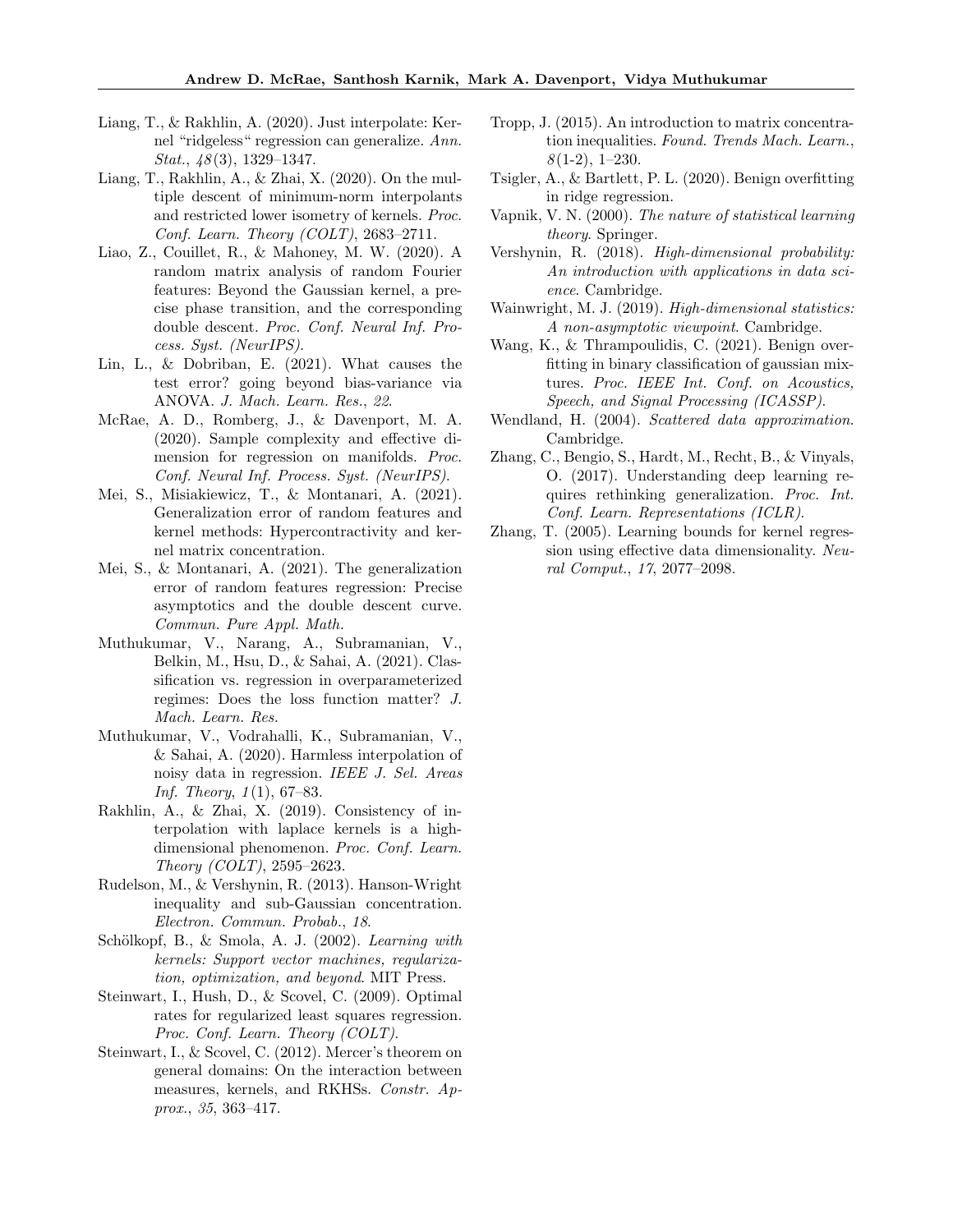# Supplementary Material: Harmless interpolation in regression and classification with structured features

# A NOTATION

For convenience in reading, we collect all notation that is used for the proofs in Table [1.](#page-11-0)

In addition, we will use many different norms. For a function  $f: X \to \mathbf{R}$ ,  $||f||_{L_p} := ((\mathbf{E}_{x \sim \mu}|f(x)|^p)^{1/p})$ . For  $f \in \mathcal{H}, ||f||_{\mathcal{H}} = ||\mathcal{T}^{-1/2}f||_{L_2}$  is the RKHS norm. For  $u \in \mathbb{R}^n$ ,  $||u||_{\ell_2}$  is the standard Euclidean norm. We denote the  $L_2$ , H, and  $\ell_2$  inner products by  $\langle \cdot, \cdot \rangle_{L_2}$ ,  $\langle \cdot, \cdot \rangle_{\mathcal{H}}$ , and  $\langle \cdot, \cdot \rangle_{\ell_2}$ , respectively.

 $\|\cdot\|_{L_2}$ ,  $\|\cdot\|_{\mathcal{H}}$ , and  $\|\cdot\|_{\ell_2}$  also denote operator norms when applied to operators from the corresponding Hilbert space to itself. We will write the operator norm of an operator  $T: H_1 \to H_2$  (for any Hilbert spaces  $H_1$  and  $H_2$ ) with respect to the  $H_1$  and  $H_2$  norms as  $||T||_{H_1\to H_2}$ . Similarly,  $||T||_{HS,H_1\to H_2}$  refers to the Hilbert-Schmidt norm of T with respect to the  $H_1$  and  $H_2$  inner products.

<span id="page-11-0"></span>

| Symbol(s)                                    | Definition(s)                                                                                                                                                                            | Description                                                                 |
|----------------------------------------------|------------------------------------------------------------------------------------------------------------------------------------------------------------------------------------------|-----------------------------------------------------------------------------|
| $k_x$<br>$\tau$                              | $k_r = k(\cdot, x)$                                                                                                                                                                      | Kernel function centered at $x$                                             |
| $\{(\lambda_\ell, v_\ell)\}_{\ell=1}^\infty$ | $\mathcal{T}(f) = \int f(x)k_x \ d\mu(x)$<br>$\mathcal{T}(f) = \sum_{\ell=1}^{\infty} \lambda_{\ell} \langle f, v_{\ell} \rangle_{L_2} v_{\ell}, \ \lambda_1 \geq \lambda_2 \geq \cdots$ | Integral operator of kernel $k$<br>Eigenvalue decomposition of $\mathcal T$ |
|                                              |                                                                                                                                                                                          |                                                                             |
| $\mathcal A$                                 | $\mathcal{A}(f) = \begin{bmatrix} f(x_1) \\ \vdots \\ f(x_n) \end{bmatrix}$                                                                                                              | Sampling operator from $\mathcal H$ to $\mathbb R^n$                        |
|                                              |                                                                                                                                                                                          | Adjoint of A w.r.t H and $\ell_2$ inner                                     |
| $\mathcal{A}^*$                              | $\mathcal{A}^*(z) = \sum_{i=1}^n z_i k_{x_i}$                                                                                                                                            | products                                                                    |
| $G, G^{\perp}$                               | $G = \text{span}\{v_1,\ldots,v_n\}$                                                                                                                                                      | Span of first p eigenfunctions of $\mathcal T$                              |
|                                              |                                                                                                                                                                                          | (and its complement)                                                        |
| $\mathcal{I}(\mathcal{I}_G)$                 |                                                                                                                                                                                          | Identity operator (restricted to $G$ )                                      |
| $\mathcal{T}_G, \mathcal{T}_{G^\perp}$       | $\mathcal{T}_G = \mathcal{T} \mathcal{P}_G, \mathcal{T}_{G^\perp} = \mathcal{T} \mathcal{P}_{G^\perp}$                                                                                   | $\mathcal T$ restricted to G and $G^{\perp}$                                |
| $\mathcal{A}_G, \mathcal{R}$                 | $\mathcal{A}_G = \mathcal{A} \mathcal{P}_G$ , $\mathcal{R} = \mathcal{A} \mathcal{P}_{G}$                                                                                                | Restrictions of sampling operator<br>to $G, G^{\perp}$                      |
| $C, C^*$                                     | $\mathcal{C}=\mathcal{A}_G, \, \mathcal{C}^*=\mathcal{T}_G^{-1}\mathcal{A}_G^*$                                                                                                          | Sampling operator and its adjoint<br>on G w.r.t. $L_2$ inner product on G   |
| $\alpha$                                     |                                                                                                                                                                                          | Explicit regularization parameter                                           |
| $\alpha_L, \alpha_U$                         | $\alpha_L I_n \preceq \alpha I_n + \mathcal{R} \mathcal{R}^* \preceq \alpha_U I_n$                                                                                                       | Lower and upper bounds on ex-<br>plicit+implicit regularization             |
| $\bar{\alpha}, \tilde{\alpha}$               | $\bar{\alpha} = \frac{2\alpha_U \alpha_L}{\alpha_U + \alpha_L}, \tilde{\alpha} = \frac{\alpha_U + \alpha_L}{2}$                                                                          | Harmonic and arithmetic means of<br>$\alpha_U, \alpha_L$                    |
| $\mathcal{B}$                                | $\mathcal{B} = (\mathcal{I}_G + \mathcal{A}_G^*(\alpha + \mathcal{R}\mathcal{R}^*)^{-1}\mathcal{A}_G)^{-1}$                                                                              | Bias operator on $G$                                                        |
| S                                            | $S = \mathcal{I}_G - \mathcal{B}$                                                                                                                                                        | Kernel regression operator ("sur-<br>vival") on $G$                         |
| $\overline{\mathcal{B}}$                     | $\overline{\mathcal{B}} = (\mathcal{I}_G + \frac{n}{2}\mathcal{T}_G)^{-1}$                                                                                                               | Idealized approximation to bias $\beta$                                     |
| $\overline{S}$                               | $\overline{\mathcal{S}} = \mathcal{I}_G - \overline{\mathcal{B}} = \frac{n}{\overline{\alpha}} \mathcal{T}_G \big( \mathcal{I}_G + \frac{n}{\overline{\alpha}} \mathcal{T}_G \big)^{-1}$ | Idealized approximation to sur-<br>vival $\mathcal S$                       |

Table 1: Notation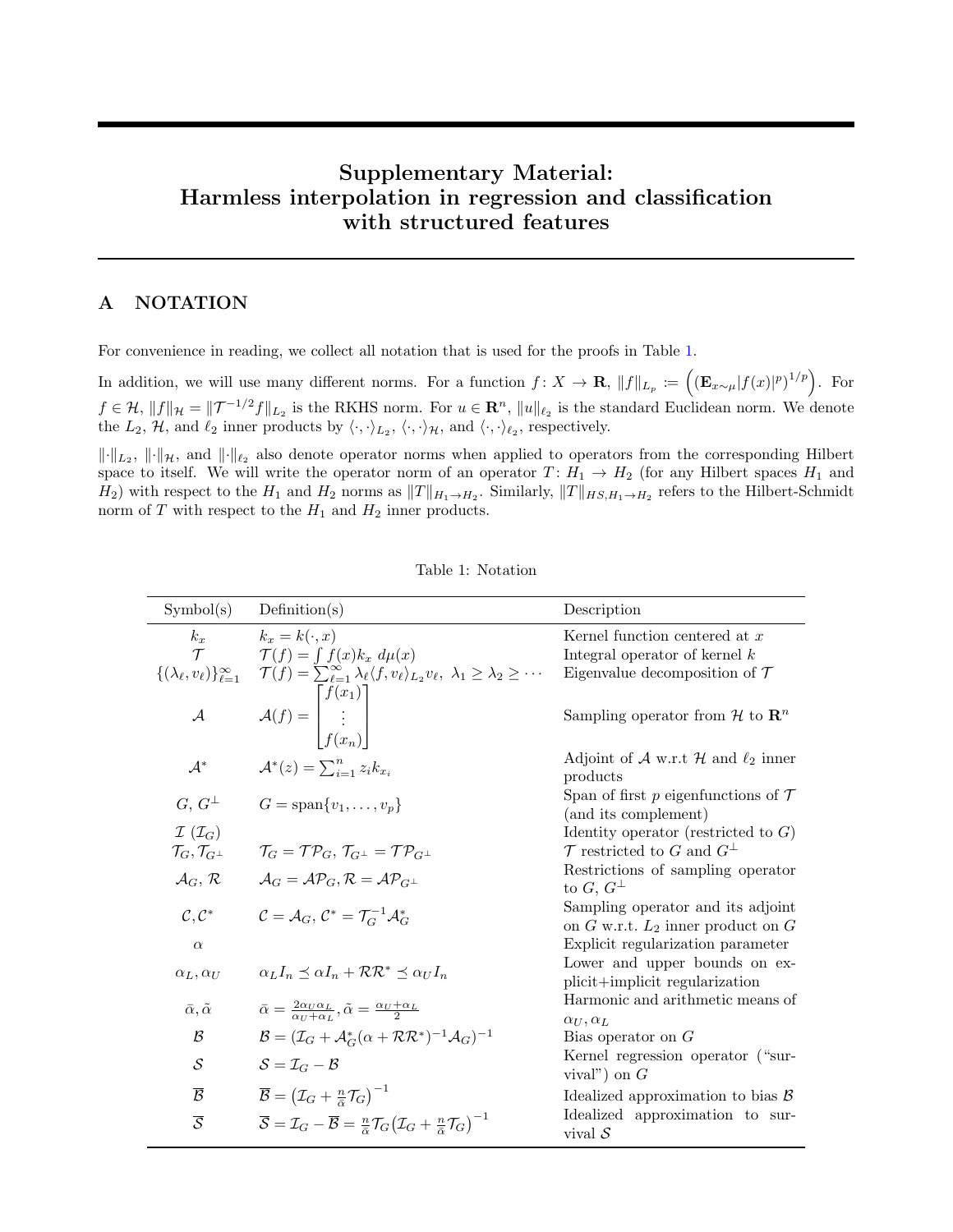# <span id="page-12-0"></span>B DETAILED INTERPOLATION LITERATURE SURVEY

Recent work has shown that the "harmless interpolation" phenomenon becomes more pronounced with increased (effective) overparameterization when the minimum-Hilbert-norm interpolator is used in kernel regression (Liang & Rakhlin, [2020;](#page-10-16) Liang et al., [2020\)](#page-10-17) or the minimum-norm interpolator is used in linear regression (Adlam & Pennington, [2020;](#page-9-17) Ba et al., [2020;](#page-9-18) Bartlett et al., [2020;](#page-9-3) Belkin et al., [2020;](#page-9-19) D'Ascoli et al., [2020;](#page-9-20) Dhifallah & Lu, [2020;](#page-9-21) Gerace et al., [2020;](#page-9-22) Hastie et al., [2019;](#page-9-23) Hu & Lu, [2020;](#page-9-24) Li et al., [2021;](#page-9-25) Liao et al., [2020;](#page-10-18) Lin & Dobriban, [2021;](#page-10-19) Mei et al., [2021;](#page-10-20) Mei & Montanari, [2021;](#page-10-21) Muthukumar et al., [2020;](#page-10-1) Tsigler & Bartlett, [2020\)](#page-10-12) in a variety of models. See Bartlett et al., [2021;](#page-9-26) Belkin, [2021;](#page-9-27) Dar et al., [2021](#page-9-28) for recent surveys of this line of work.

All of these models make at least one of the following assumptions: (a) independence of features (Bartlett et al., [2020;](#page-9-3) Chinot & Lerasle, [2020;](#page-9-29) Hastie et al., [2019;](#page-9-23) Muthukumar et al., [2020\)](#page-10-1), (b) sub-Gaussianity in the feature vector (Bartlett et al., [2020;](#page-9-3) Tsigler & Bartlett, [2020\)](#page-10-12), (c) high data dimension (Adlam & Pennington, [2020;](#page-9-17) Ba et al., [2020;](#page-9-18) D'Ascoli et al., [2020;](#page-9-20) Dhifallah & Lu, [2020;](#page-9-21) Gerace et al., [2020;](#page-9-22) Hastie et al., [2019;](#page-9-23) Hu & Lu, [2020;](#page-9-24) Li et al., [2021;](#page-9-25) Liang & Rakhlin, [2020;](#page-10-16) Liang et al., [2020;](#page-10-17) Liao et al., [2020;](#page-10-18) Mei et al., [2021;](#page-10-20) Mei & Montanari, [2021\)](#page-10-21), or (d) explicit structure in the kernel operator/feature map (Adlam & Pennington, [2020;](#page-9-17) Ba et al., [2020;](#page-9-18) Belkin et al., [2020;](#page-9-19) D'Ascoli et al., [2020;](#page-9-20) Dhifallah & Lu, [2020;](#page-9-21) Gerace et al., [2020;](#page-9-22) Hu & Lu, [2020;](#page-9-24) Li et al., [2021;](#page-9-25) Liang & Rakhlin, [2020;](#page-10-16) Liang et al., [2020;](#page-10-17) Liao et al., [2020;](#page-10-18) Lin & Dobriban, [2021;](#page-10-19) Mei et al., [2021;](#page-10-20) Mei & Montanari, [2021;](#page-10-21) Muthukumar et al., [2020\)](#page-10-1). For specific kernels like the Laplace kernel, statistically consistent interpolation may actually require growing data dimension with the number of training examples (Rakhlin & Zhai, [2019\)](#page-10-3), as the data dimension fundamentally alters the eigenvalues of the Laplace kernel integral operator. In contrast, our results do not explicitly posit any of these assumptions. Our sufficient conditions for harmless interpolation are expressed purely in terms of the eigenvalues of the kernel integral operator and do not require special structure either on the eigenfunctions or the integral operator itself.

### <span id="page-12-1"></span>C PROOFS OF DETERMINISTIC-SAMPLE RESULTS

We begin with the proofs of the deterministic-sample results (Theorems [1](#page-3-1) and [2\)](#page-4-1).

In this section, we will often abbreviate scaled identity operators such as  $aI_n$ ,  $aI_a$ ,  $aI_G$ ,  $aI_G^{\perp}$  by the number a. The meaning should be clear from context.

### <span id="page-12-2"></span>C.1 Bias

The main technical challenge for proving Theorem [1](#page-3-1) is bounding the approximation error between the "ideal" bias operator  $\overline{\mathcal{B}} = (\mathcal{I}_G + \frac{n}{\overline{\alpha}} \mathcal{T}_G)^{-1}$  (discussed in Section [2.4\)](#page-5-0) and the actual bias, which turns out to be  $\mathcal{B} =$  $(\mathcal{I}_G + \mathcal{A}_G^*(\alpha + \mathcal{RR}^*)^{-1}\mathcal{A}_G)^{-1}$  $(\mathcal{I}_G + \mathcal{A}_G^*(\alpha + \mathcal{RR}^*)^{-1}\mathcal{A}_G)^{-1}$  $(\mathcal{I}_G + \mathcal{A}_G^*(\alpha + \mathcal{RR}^*)^{-1}\mathcal{A}_G)^{-1}$  (derived in the proof of Theorem 1 below). The following result quantifies this error.

<span id="page-12-3"></span>Lemma 7. Under the conditions of Theorem [1,](#page-3-1)

$$
\|\mathcal{B}-\overline{\mathcal{B}}\|_{\mathcal{H}\to L_2}\leq \frac{c}{1-c}\|\overline{\mathcal{B}}\|_{\mathcal{H}\to L_2},
$$

where  $c < 1$  is an upper bound on the quantity  $\frac{\alpha_U - \alpha_L}{\alpha_U + \alpha_L} + \frac{2}{n} ||\mathcal{C}^*\mathcal{C} - n\mathcal{I}_G||_{L_2}$  (as defined in Theorem [1\)](#page-3-1).

Proof. Recall that we have assumed

$$
\frac{\alpha_U-\alpha_L}{\alpha_U+\alpha_L}+\frac{2}{n}\|{\mathcal C}^*{\mathcal C}-n{\mathcal I}_G\|_{L_2}\leq c<1.
$$

A standard perturbation argument (e.g., Horn and Johnson, [1985,](#page-9-30) p. 335) gives

$$
\mathcal{B} - \overline{\mathcal{B}} = \sum_{i=1}^{\infty} (-1)^i \left[ \overline{\mathcal{B}} \left( \mathcal{A}_G^* (\alpha + \mathcal{R} \mathcal{R}^*)^{-1} \mathcal{A}_G - \frac{n}{\overline{\alpha}} \mathcal{T}_G \right) \right]^k \overline{\mathcal{B}}
$$
  
= 
$$
\left( \sum_{i=1}^{\infty} (-1)^i \left[ \left( \mathcal{T}_G^{-1} + \frac{n}{\overline{\alpha}} \mathcal{I}_G \right)^{-1} \left( \mathcal{C}^* (\alpha + \mathcal{R} \mathcal{R}^*)^{-1} \mathcal{C} - \frac{n}{\overline{\alpha}} \mathcal{I}_G \right) \right]^k \right) \overline{\mathcal{B}}
$$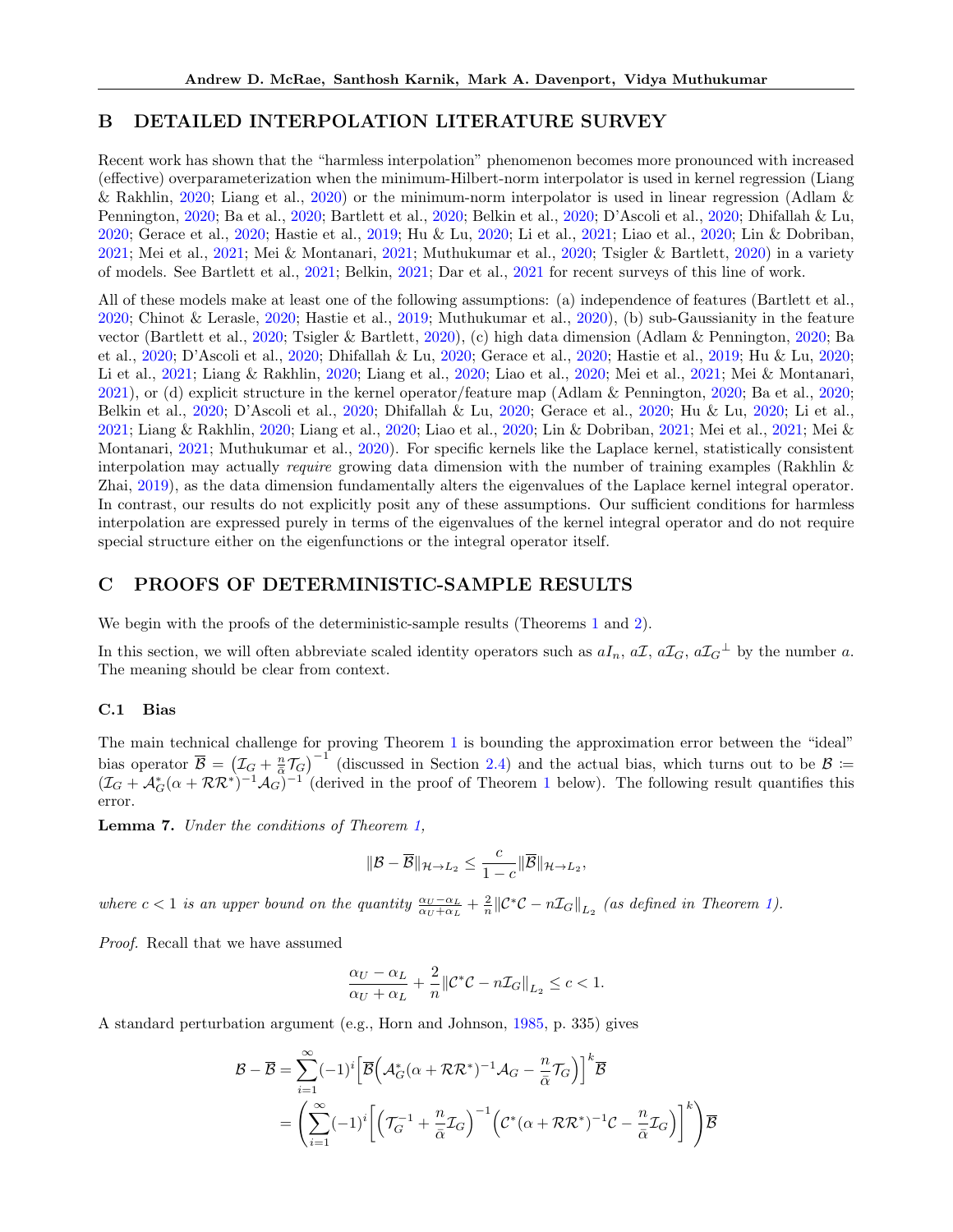as long as the operator norm (in any space) of the bracketed operator  $(\mathcal{T}_G^{-1} + \frac{n}{\overline{\alpha}} \mathcal{I}_G)^{-1} (\mathcal{C}^*(\alpha + \mathcal{RR}^*)^{-1} \mathcal{C} - \frac{n}{\overline{\alpha}} \mathcal{I}_G)$ is strictly less than 1.

We now show that this is the case. We have

$$
\begin{split} \left\| \mathcal{C}^*(\alpha+\mathcal{R}\mathcal{R}^*)^{-1}\mathcal{C} - \frac{n}{\bar{\alpha}}\mathcal{I}_G \right\|_{L_2} &\leq \left\| \mathcal{C}^*\bigg((\alpha+\mathcal{R}\mathcal{R}^*)^{-1} - \frac{1}{\bar{\alpha}}\bigg)\mathcal{C} \right\|_{L_2} + \frac{1}{\bar{\alpha}}\|\mathcal{C}^*\mathcal{C} - n\mathcal{I}_G\|_{L_2} \\ &\leq \|\mathcal{C}\|_{L_2 \to \ell_2}^2 \max\bigg\{\bigg|\frac{1}{\alpha_L} - \frac{1}{\bar{\alpha}}\bigg|, \bigg|\frac{1}{\alpha_U} - \frac{1}{\bar{\alpha}}\bigg|\bigg\} + \frac{1}{\bar{\alpha}}\|\mathcal{C}^*\mathcal{C} - n\mathcal{I}_G\|_{L_2} \\ &\leq \frac{\alpha_U - \alpha_L}{2\alpha_U\alpha_L}\big(n + \|\mathcal{C}^*\mathcal{C} - n\mathcal{I}_G\|_{L_2}\big) + \frac{1}{\bar{\alpha}}\|\mathcal{C}^*\mathcal{C} - n\mathcal{I}_G\|_{L_2}, \end{split}
$$

where the first and third inequalities use the triangle inequality, and the second inequality uses  $\alpha_L \preceq \alpha + \mathcal{RR}^* \preceq$  $\alpha_U$ . Then, since

$$
\left\| \left( \mathcal{T}_G^{-1} + \frac{n}{\bar{\alpha}} \mathcal{I}_G \right)^{-1} \right\|_{L_2} \le \frac{\bar{\alpha}}{n},
$$

we have

$$
\begin{split} \left\| \left( \mathcal{T}_{G}^{-1} + \frac{n}{\bar{\alpha}} \mathcal{I}_{G} \right)^{-1} \left( \mathcal{C}^{*} (\alpha + \mathcal{R} \mathcal{R}^{*})^{-1} \mathcal{C} - \frac{n}{\bar{\alpha}} \mathcal{I}_{G} \right) \right\|_{L_{2}} \\ &\leq \frac{\alpha_{U} - \alpha_{L}}{\alpha_{U} + \alpha_{L}} + \left( 1 + \frac{\alpha_{U} - \alpha_{L}}{\alpha_{U} + \alpha_{L}} \right) \cdot \frac{1}{n} \| \mathcal{C}^{*} \mathcal{C} - n \mathcal{I}_{G} \|_{L_{2}} \\ &\leq \frac{\alpha_{U} - \alpha_{L}}{\alpha_{U} + \alpha_{L}} + \frac{2}{n} \| \mathcal{C}^{*} \mathcal{C} - n \mathcal{I}_{G} \|_{L_{2}} \\ &\leq c. \end{split}
$$

Since  $c < 1$ , the rest of the bound follows via the expression for the infinite sum of a geometric series.  $\Box$ 

We are now ready to prove our main deterministic bias result (Theorem [1\)](#page-3-1).

*Proof of Theorem [1.](#page-3-1)* Since  $f^* \in G$ , the full expression for the noiseless regression estimate is

$$
\hat{f}_0 = \begin{bmatrix} \mathcal{A}_G^* \\ \mathcal{R}^* \end{bmatrix} (\alpha + \mathcal{A}_G \mathcal{A}_G^* + \mathcal{R} \mathcal{R}^*)^{-1} \mathcal{A}_G f^*.
$$

The pushthrough identity gives

$$
(\alpha + A_G A_G^* + \mathcal{R} \mathcal{R}^*)^{-1} A_G = (\alpha + \mathcal{R} \mathcal{R}^*)^{-1} (I_n + A_G A_G^* (\alpha + \mathcal{R} \mathcal{R}^*)^{-1})^{-1} A_G = (\alpha + \mathcal{R} \mathcal{R}^*)^{-1} A_G (\mathcal{I}_G + A_G^* (\alpha + \mathcal{R} \mathcal{R}^*)^{-1} A_G)^{-1}.
$$

This gives

$$
\mathcal{P}_G(\hat{f}_0) = \mathcal{A}_G^*(\alpha + \mathcal{R}\mathcal{R}^*)^{-1}\mathcal{A}_G(\mathcal{I}_G + \mathcal{A}_G^*(\alpha + \mathcal{R}\mathcal{R}^*)^{-1}\mathcal{A}_G)^{-1}f^*
$$
  
=  $(\mathcal{I}_G - (\mathcal{I}_G + \mathcal{A}_G^*(\alpha + \mathcal{R}\mathcal{R}^*)^{-1}\mathcal{A}_G)^{-1})f^*$ 

and

$$
\mathcal{P}_{G^\perp}(\hat{f}_0) = \mathcal{R}^*(\alpha + \mathcal{R}\mathcal{R}^*)^{-1}\mathcal{A}_G(\mathcal{I}_G + \mathcal{A}^*(\alpha + \mathcal{R}\mathcal{R}^*)^{-1}\mathcal{A}^*)^{-1}f^*.
$$

We denote the actual bias and survival operators on  $G$  as

$$
\mathcal{B} = (\mathcal{I}_G + \mathcal{A}_G^*(\alpha + \mathcal{RR}^*)^{-1}\mathcal{A}_G)^{-1}, \text{ and}
$$
  

$$
\mathcal{S} = \mathcal{I}_G - \mathcal{B}.
$$

We then have

$$
\mathcal{P}_G(\hat{f}_0) = \mathcal{S}f^*,
$$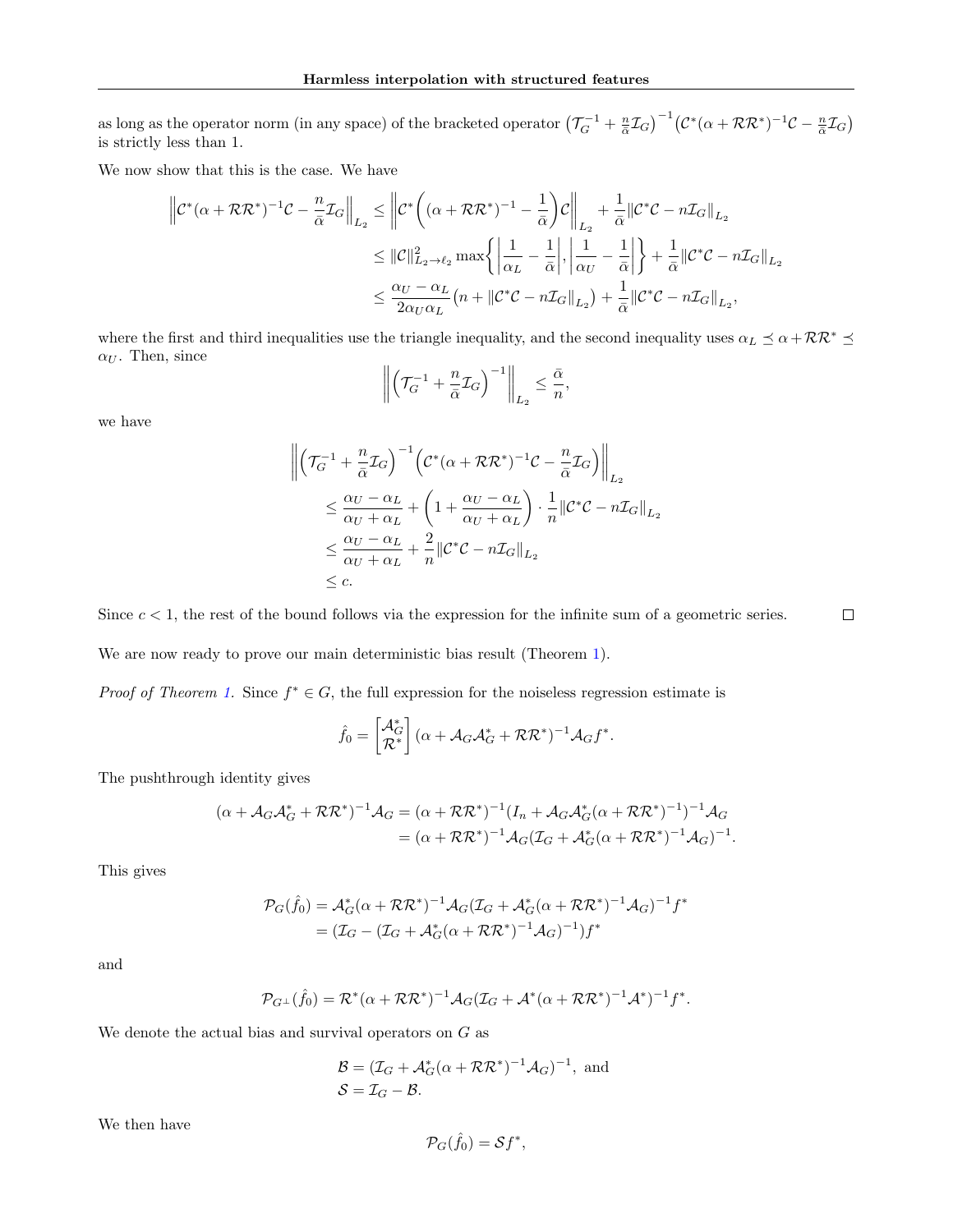and

$$
\mathcal{P}_{G^{\perp}}(\hat{f}_0) = \mathcal{R}^*(\alpha + \mathcal{R}\mathcal{R}^*)^{-1} \mathcal{A}_G \mathcal{B} f^*.
$$

Clearly,  $||f^* - \mathcal{P}_G(\hat{f}_0)||_{L_2} = ||\mathcal{B}f^*||_{L_2} \le ||\mathcal{B}||_{\mathcal{H} \to L_2} ||f^*||_{\mathcal{H}}$ . To bound  $||\mathcal{P}_{G^{\perp}}(\hat{f}_0)||_{L_2}$ , note that (recalling  $\mathcal{C} = \mathcal{A}_G$ )

$$
\|\mathcal{R}^*(\alpha+\mathcal{R}\mathcal{R}^*)^{-1}\mathcal{A}_G\|_{L_2} \le \|\mathcal{I}_{G^\perp}\|_{\mathcal{H}\to L_2} \cdot \|\mathcal{R}^*(\alpha+\mathcal{R}\mathcal{R}^*)^{-1}\|_{\ell_2\to\mathcal{H}} \cdot \|\mathcal{C}\|_{L_2\to\ell_2}
$$

Note that  $||\mathcal{I}_{G^{\perp}}||_{\mathcal{H}\to L_2} = ||\mathcal{T}_{G^{\perp}}^{1/2}||_{\mathcal{H}} = \sqrt{\lambda_{p+1}}$ , and

$$
\|\mathcal{C}\|_{L_2\to\ell_2}^2 = \|\mathcal{C}^*\mathcal{C}\|_{L_2} \approx \|n\mathcal{I}_G\|_{L_2} = n.
$$

Furthermore, note that the singular values (from  $\ell_2$  to H) of the operator  $\mathcal{R}^*(\alpha + \mathcal{R}\mathcal{R}^*)^{-1}$  are

$$
\frac{\sqrt{\lambda_k(\mathcal{R}\mathcal{R}^*)}}{\alpha+\lambda_k(\mathcal{R}\mathcal{R}^*)} \leq \frac{1}{\sqrt{\alpha+\lambda_k(\mathcal{R}\mathcal{R}^*)}} \leq \frac{1}{\sqrt{\alpha_L}}, \ k=1,\ldots,n,
$$

where  $\lambda_k(S)$  denotes the kth eigenvalue of a symmetric matrix S. Therefore,

$$
\left\|\mathcal{R}^*(\alpha+\mathcal{R}\mathcal{R}^*)^{-1}\mathcal{A}_G\right\|_{L_2} \lesssim \sqrt{\lambda_{p+1}} \cdot \frac{1}{\sqrt{\alpha_L}} \cdot \sqrt{n} = \sqrt{\frac{n\lambda_{p+1}}{\alpha_L}}.
$$

Noting that  $\bar{\alpha} \leq 2\alpha_L$ , we have

$$
\|\hat{f}_0 - f^*\|_{L_2} \lesssim \left(1 + \sqrt{\frac{n\lambda_{p+1}}{\bar{\alpha}}}\right) \|\mathcal{B}\|_{\mathcal{H}\to L_2} \|f^*\|_{\mathcal{H}}.
$$

Lemma [7](#page-12-3) gives

$$
\|\mathcal{B}\|_{\mathcal{H}\to L_2}\leq \|\overline{\mathcal{B}}\|_{\mathcal{H}\to L_2}+\|\mathcal{B}-\overline{\mathcal{B}}\|_{\mathcal{H}\to L_2}\leq \frac{1}{1-c}\|\overline{\mathcal{B}}\|_{\mathcal{H}\to L_2}.
$$

Also, one can also easily check that  $||B||_{\mathcal{H}} \leq 1$ , and therefore  $||\mathcal{B}||_{\mathcal{H} \to L_2} \leq \sqrt{\lambda_1}$ . Thus

$$
\|\mathcal{B}\|_{\mathcal{H}\to L_2} \le \min\left\{\sqrt{\lambda_1}, \frac{1}{1-c} \|\overline{\mathcal{B}}\|_{\mathcal{H}\to L_2}\right\}
$$

Using the fact that  $\|\overline{\mathcal{B}}\|_{\mathcal{H}\to L_2} \lesssim \min\left\{\sqrt{\frac{\tilde{\alpha}}{n}}, \frac{\tilde{\alpha}}{n},\frac{\tilde{\alpha}}{n}\right\}$  $\frac{\bar{\alpha}}{n\sqrt{\lambda_p}}$ completes the proof.

.

With the proof of Theorem [1](#page-3-1) complete, recall that we introduced a more refined expression for the estimation error due to bias in Lemma [6](#page-7-1) for the purpose of bounding classification error. Note that the proof of Lemma [6](#page-7-1) is a very simple modification of the preceding proof. The error in  $G^{\perp}$  is bounded the same way. For the error in G, we bound the norm of  $(\mathcal{S} - \overline{\mathcal{S}})f^* = (\overline{\mathcal{B}} - \mathcal{B})f^*$  instead of  $f^* - \mathcal{S}f^* = \mathcal{B}f^*$ , and therefore we replace  $\|\mathcal{B}\|_{\mathcal{H} \to L_2}$ by  $\|\mathcal{B} - \mathcal{B}\|_{\mathcal{H} \to L_2}$  in the bound.

### <span id="page-14-0"></span>C.2 Variance

Recall that  $\alpha_L \preceq \alpha + \mathcal{RR}^* \preceq \alpha_U$  and  $\tilde{\alpha} = \frac{\alpha_U + \alpha_L}{2}$ . Also recall the formula

$$
\epsilon = \mathcal{A}^*(\alpha + \mathcal{A}\mathcal{A}^*)^{-1}\xi.
$$

To allow us to replace  $\alpha + \mathcal{A}\mathcal{A}^*$  with  $\tilde{\alpha} + \mathcal{A}_G\mathcal{A}_G^*$ , we need the following result:

### <span id="page-14-1"></span>Lemma 8.

$$
\|(\tilde{\alpha} + \mathcal{A}_G \mathcal{A}_G^*)(\alpha + \mathcal{A} \mathcal{A}^*)^{-1}\|_{\ell_2} \le \frac{1}{2} \bigg(\frac{\alpha_U}{\alpha_L} + 1\bigg).
$$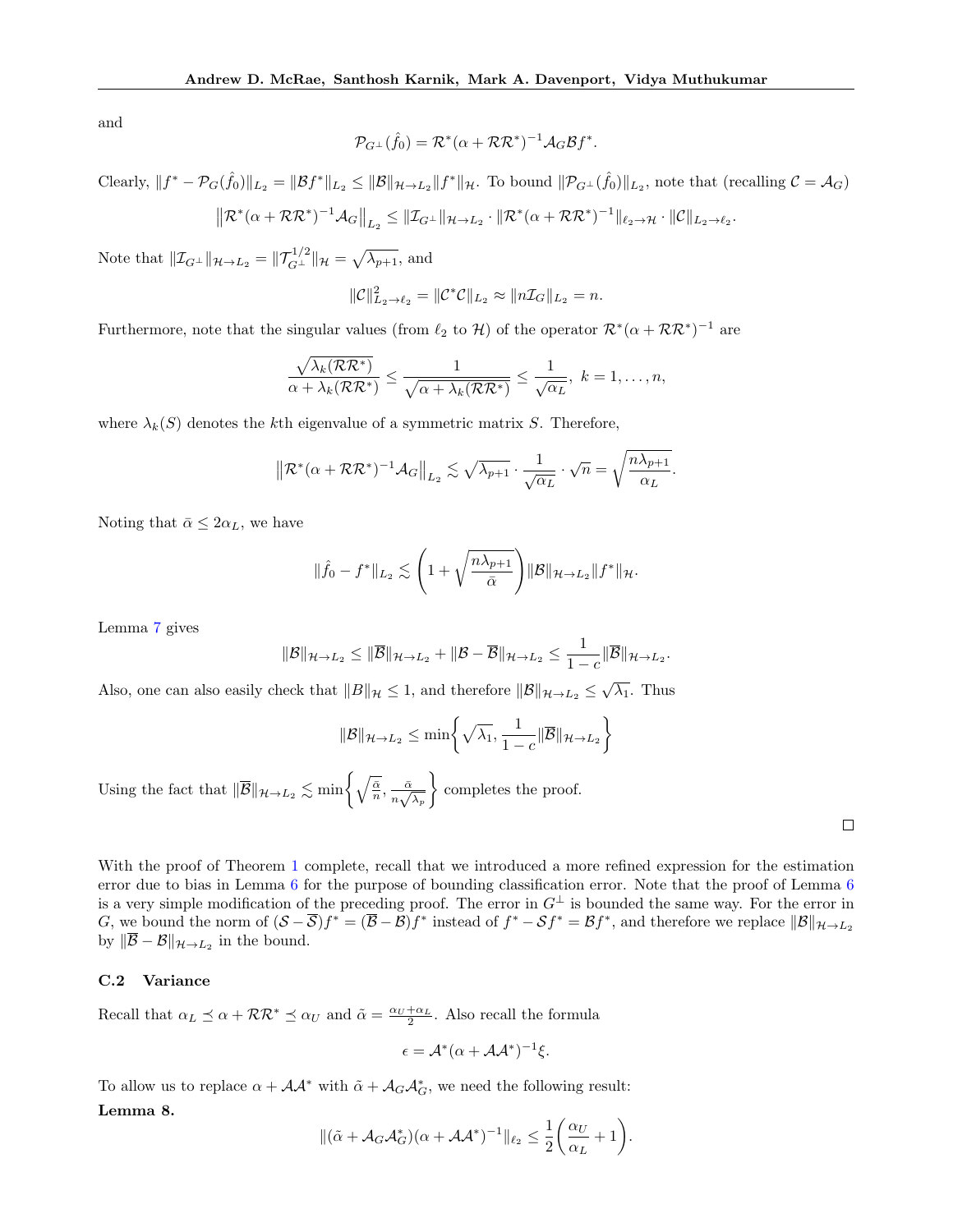Proof. Since  $(\alpha + \mathcal{A}\mathcal{A}^*) - (\tilde{\alpha} + \mathcal{A}_G\mathcal{A}_G^*) = \alpha + \mathcal{R}\mathcal{R}^* - \tilde{\alpha}$ , another perturbation expansion (see Appendix [C.1\)](#page-12-2) gives

$$
(\tilde{\alpha} + A_G \mathcal{A}_G^*)^{-1} - (\alpha + \mathcal{A}\mathcal{A}^*)^{-1} = \sum_{k=1}^{\infty} (-1)^{k+1} (\tilde{\alpha} + A_G \mathcal{A}_G^*)^{-1} \left[ (\alpha + \mathcal{R}\mathcal{R}^* - \tilde{\alpha})(\tilde{\alpha} + A_G \mathcal{A}_G^*)^{-1} \right]^k,
$$

which is valid since  $\alpha_L \preceq \alpha + \mathcal{RR}^* \preceq \alpha_U$  implies

$$
\left\| (\alpha + \mathcal{RR}^* - \tilde{\alpha})(\tilde{\alpha} + \mathcal{A}_G \mathcal{A}_G^*)^{-1} \right\|_{\ell_2} \le \frac{1}{\tilde{\alpha}} \cdot \frac{\alpha_U - \alpha_L}{2} = \frac{\alpha_U - \alpha_L}{\alpha_U + \alpha_L} < 1.
$$

Then

$$
I_n - (\tilde{\alpha} + \mathcal{A}_G \mathcal{A}_G^*)(\alpha + \mathcal{A} \mathcal{A}^*)^{-1} = \sum_{k=1}^{\infty} (-1)^{k+1} \left[ (\alpha + \mathcal{R} \mathcal{R}^* - \tilde{\alpha})(\tilde{\alpha} + \mathcal{A}_G \mathcal{A}_G^*)^{-1} \right]^k.
$$

We apply the triangle inequality to get

$$
\begin{split} \|(\tilde{\alpha} + \mathcal{A}_{G}\mathcal{A}_{G}^{*})(\alpha + \mathcal{A}\mathcal{A}^{*})^{-1} \|_{\ell_{2}} &\leq \|I_{n}\|_{\ell_{2}} + \sum_{k=1}^{\infty} \left\|(\alpha + \mathcal{R}\mathcal{R}^{*} - \tilde{\alpha})(\tilde{\alpha} + \mathcal{A}_{G}\mathcal{A}_{G}^{*})^{-1}\right\|_{\ell_{2}}^{k} \\ &\leq 1 + \sum_{i=1}^{\infty} \left(\frac{\alpha_{U} - \alpha_{L}}{\alpha_{U} + \alpha_{L}}\right)^{i} \\ &= \frac{1}{2} \left(\frac{\alpha_{U}}{\alpha_{L}} + 1\right). \end{split}
$$

We can now prove the main "variance" error bound:

*Proof of Theorem [2.](#page-4-1)* Since  $\text{var}(\xi_i) \leq \sigma^2$  for each *i*, we have

$$
\mathbf{E}_{\xi} ||\epsilon||_{L_2}^2 \leq \sigma^2 ||\mathcal{A}^*(\alpha + \mathcal{A}\mathcal{A}^*)^{-1}||_{HS,\ell_2 \to L_2}^2
$$
  
=  $\sigma^2 ||\mathcal{A}^*(\tilde{\alpha} + \mathcal{A}_G\mathcal{A}_G^*)^{-1}(\tilde{\alpha} + \mathcal{A}_G\mathcal{A}_G^*)(\alpha + \mathcal{A}\mathcal{A}^*)^{-1}||_{HS,\ell_2 \to L_2}^2$   
 $\leq \frac{\sigma^2}{4} \left(\frac{\alpha_U}{\alpha_L} + 1\right)^2 ||\mathcal{A}^*(\tilde{\alpha} + \mathcal{A}_G\mathcal{A}_G^*)^{-1}||_{HS,\ell_2 \to L_2}^2$ ,

where the last inequality substitutes Lemma [8.](#page-14-1) Furthermore, we have

$$
\begin{split} \|\mathcal{A}^*(\tilde{\alpha} + \mathcal{A}_G \mathcal{A}_G^*)^{-1}\|_{HS,\ell_2 \to L_2}^2 &= \|\mathcal{A}_G^*(\tilde{\alpha} + \mathcal{A}_G \mathcal{A}_G^*)^{-1}\|_{HS,\ell_2 \to L_2}^2 + \|\mathcal{R}^*(\tilde{\alpha} + \mathcal{A}_G \mathcal{A}_G^*)^{-1}\|_{HS,\ell_2 \to L_2}^2 \\ &\le \|(\tilde{\alpha} + \mathcal{A}_G^* \mathcal{A}_G)^{-1} \mathcal{A}_G^*\|_{HS,\ell_2 \to L_2}^2 + \frac{\text{tr}_{L_2}(\mathcal{R}^* \mathcal{R})}{\tilde{\alpha}^2} \\ &= \|(\tilde{\alpha}\mathcal{T}_G^{-1} + \mathcal{C}^* \mathcal{C})^{-1} \mathcal{C}^* \|_{HS,\ell_2 \to L_2}^2 + \frac{\text{tr}_{L_2}(\mathcal{R}^* \mathcal{R})}{\tilde{\alpha}^2} \\ &\le \frac{p}{n} + \frac{\text{tr}_{L_2}(\mathcal{R}^* \mathcal{R})}{\tilde{\alpha}^2}, \end{split}
$$

where the last inequality is due to the fact that C is an  $n \times p$ -dimensional operator, all of whose singular values where the rast in are close to  $\sqrt{n}$ .

Therefore,

$$
\mathbf{E}_{\xi} \|\epsilon\|_{L_2}^2 \lesssim \sigma^2 \bigg(\frac{\alpha_U}{\alpha_L} + 1\bigg)^2 \bigg(\frac{p}{n} + \frac{\text{tr}_{L_2}(\mathcal{R}^* \mathcal{R})}{\tilde{\alpha}^2}\bigg).
$$

| ۰ |  |  |
|---|--|--|
|   |  |  |
|   |  |  |
|   |  |  |

 $\Box$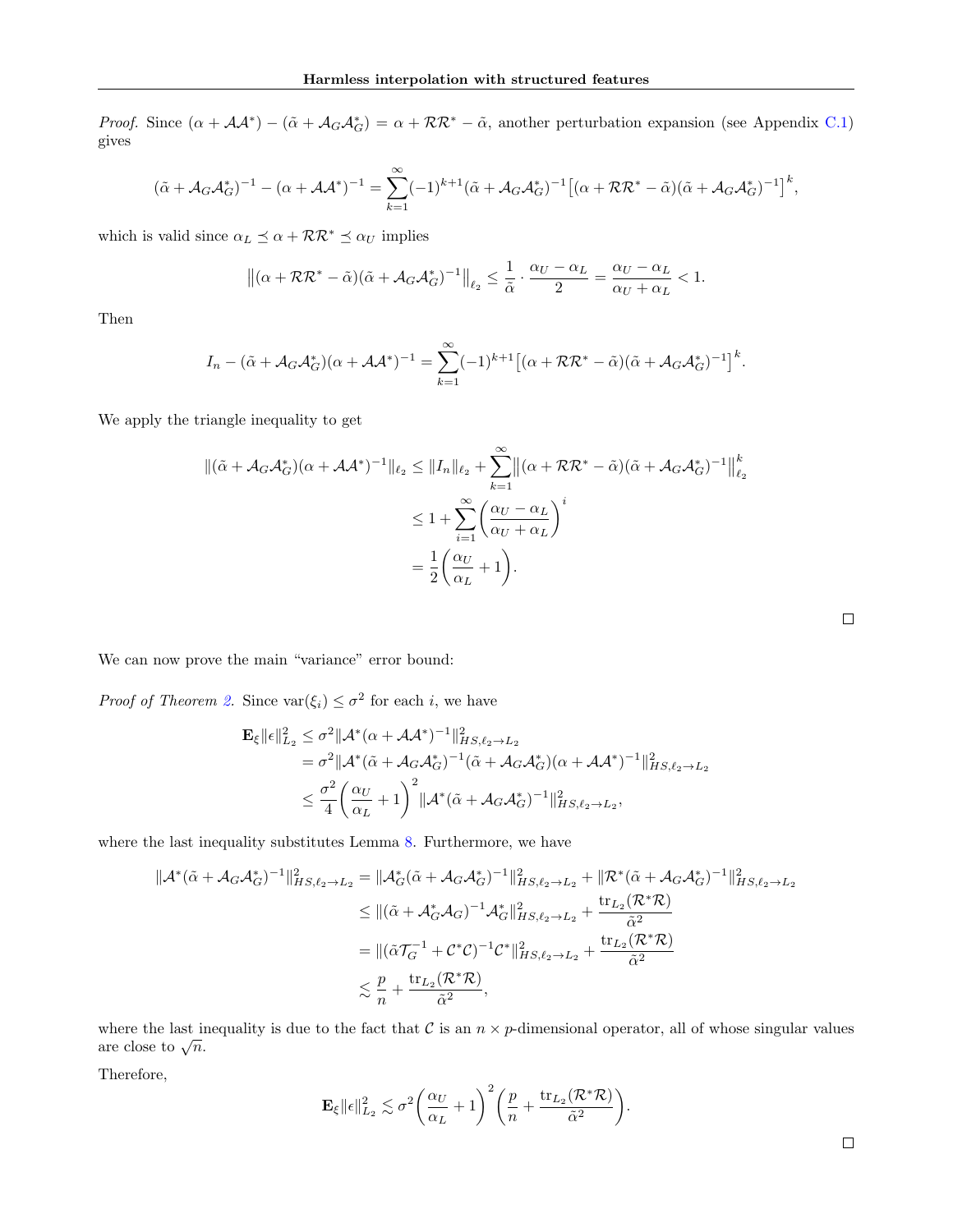#### C.2.1 High-probability Noise Bounds

If the  $\xi_i$ 's are sub-Gaussian, we could use the Hanson-Wright inequality for sub-Gaussian random vectors (see, e.g., Rudelson and Vershynin, [2013\)](#page-10-22) to get a high-probability bound in Theorem [2,](#page-4-1)

Note that we can write

$$
\|\epsilon\|_{L_2}^2 = \langle Z\xi, \xi \rangle_{\ell_2},
$$

where

$$
Z = (\alpha + \mathcal{A}\mathcal{A}^*)^{-1} \mathcal{A}\mathcal{T}\mathcal{A}^*(\alpha + \mathcal{A}\mathcal{A}^*)^{-1}.
$$

We have already calculated an upper bound on the expectation of this quadratic form. To use the Hanson-Wright inequality to bound the upper tail, we need to bound both  $\|Z\|_{\ell_2}$  and  $\|Z\|_{\text{HS}}$  (where  $\|Z\|_{\text{HS}}$  is the Hilbert-Schmidt norm with respect to the Euclidean inner product, also known as the Frobenius norm). By a similar argument as before, we have

$$
||Z||_{\ell_2}\leq \frac{1}{4}\bigg(\frac{\alpha_U}{\alpha_L}+1\bigg)^2||\widetilde{Z}||_{\ell_2},
$$

and

$$
||Z||_{\text{HS}} \le \frac{1}{4} \left(\frac{\alpha_U}{\alpha_L} + 1\right)^2 ||\widetilde{Z}||_{\text{HS}},
$$

where

$$
\begin{split} \widetilde{Z} &= \left(\tilde{\alpha} + \mathcal{A}_{G}\mathcal{A}_{G}^{*}\right)^{-1}\mathcal{A}\mathcal{T}\mathcal{A}^{*}\left(\tilde{\alpha} + \mathcal{A}_{G}\mathcal{A}_{G}^{*}\right)^{-1} \\ &= \underbrace{\left(\tilde{\alpha} + \mathcal{A}_{G}\mathcal{A}_{G}^{*}\right)^{-1}\mathcal{A}_{G}\mathcal{T}_{G}\mathcal{A}_{G}^{*}\left(\tilde{\alpha} + \mathcal{A}_{G}\mathcal{A}_{G}^{*}\right)^{-1}}_{\widetilde{Z}_{G}} + \underbrace{\left(\tilde{\alpha} + \mathcal{A}_{G}\mathcal{A}_{G}^{*}\right)^{-1}\mathcal{R}\mathcal{T}_{G^{\perp}}\mathcal{R}^{*}\left(\tilde{\alpha} + \mathcal{A}_{G}\mathcal{A}_{G}^{*}\right)^{-1}}_{\widetilde{Z}_{G^{\perp}}} \end{split}
$$

Note that

$$
\widetilde{Z}_G = \mathcal{A}_G(\widetilde{\alpha} + \mathcal{A}_G^* \mathcal{A}_G)^{-1} \mathcal{T}_G(\widetilde{\alpha} + \mathcal{A}_G^* \mathcal{A}_G)^{-1} \mathcal{A}_G^* = \mathcal{C}(\widetilde{\alpha} \mathcal{T}_G^{-1} + \mathcal{C}^* \mathcal{C})^{-2} \mathcal{C}^*.
$$

By a similar argument as before (in which we were effectively calculating the trace of  $\widetilde{Z}_G$ ), we have  $\|\widetilde{Z}_G\|_{\ell_2} \lesssim \frac{1}{n}$ and  $\|\widetilde{Z}_G\|_{\text{HS}} \lesssim \frac{\sqrt{p}}{n}$  $\frac{\angle p}{n}$ .

Similarly,  $\|\widetilde{Z}_{G^{\perp}}\|_{\ell_2} \leq \frac{1}{\tilde{\alpha}^2} \|\mathcal{R}\mathcal{T}_{G^{\perp}}\mathcal{R}^*\|_{\ell_2}$ , and  $\|\widetilde{Z}_{G^{\perp}}\|_{\text{HS}} \leq \frac{1}{\tilde{\alpha}^2} \|\mathcal{R}\mathcal{T}_{G^{\perp}}\mathcal{R}^*\|_{\text{HS}}$ .

# <span id="page-16-0"></span>D PROOFS OF OPERATOR CONCENTRATION RESULTS

*Proof of Lemma [1.](#page-4-3)* Let diag(Z) denote the projection of Z onto the space of diagonal matrices, and let diag<sup>⊥</sup>(Z) denote the orthogonal projection (i.e., onto the space of matrices with zero diagonal). Note that

$$
\|\mathcal{R}\mathcal{R}^* - (\text{tr}\,\mathcal{T}_{G^\perp})I_n\| \leq \|\text{diag}^\perp(\mathcal{R}\mathcal{R}^*)\| + \|\text{diag}(\mathcal{R}\mathcal{R}^*) - (\text{tr}\,\mathcal{T}_{G^\perp})I_n\|
$$
  

$$
\leq \|\text{diag}^\perp(\mathcal{R}\mathcal{R}^*)\|_{\text{HS}} + \max_i |k^R(x_i, x_i) - \text{tr}\,\mathcal{T}_{G^\perp}|
$$
  

$$
\leq \sqrt{\sum_{i\neq j} (k^R(x_i, x_j))^2 + \|k^R(\cdot, \cdot) - \text{tr}\,\mathcal{T}_{G^\perp}\|_{\infty}}.
$$

Squaring, taking an expectation, and noting that

$$
\mathbf{E}_{x,y \sim \mu}(\mathbf{k}^R(x,y))^2 = \text{tr}(\mathcal{T}_{G^\perp}^2)
$$

completes the proof.

.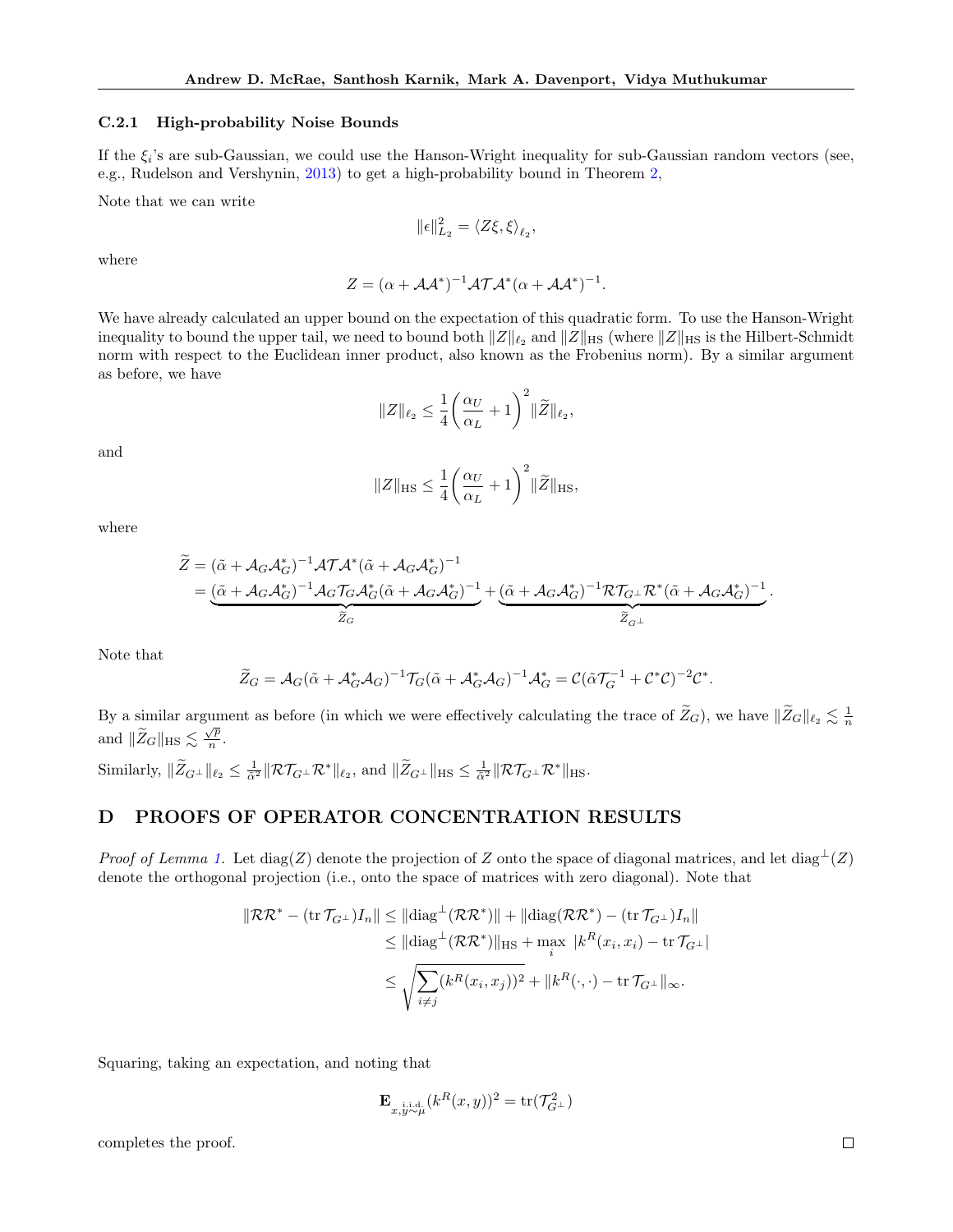Proof of Lemma [2.](#page-4-2) We have

$$
\operatorname{tr}_{L_2}(\mathcal{R}^*\mathcal{R}) = \sum_{i=1}^n \operatorname{tr}_{L_2}(k_{x_i}^R \otimes k_{x_i}^R)
$$

$$
= \sum_{i=1}^n \|k_{x_i}^R\|_{L_2}^2
$$

$$
= \sum_{i=1}^n \sum_{\ell > p} \lambda_\ell^2 v_\ell^2(x_i).
$$

Taking an expectation completes the proof.

*Proof of Lemma [3.](#page-5-2)* We can write the operator  $C^*C$  as a sum of independent random operators:

$$
\mathcal{C}^*\mathcal{C}=\sum_{i=1}^nz(x_i)\otimes z(x_i),
$$

where

$$
z(x) := \sum_{\ell=1}^p v_\ell(x)v_\ell.
$$

Note that the BOS condition implies  $||z(x)||_{L_2}^2 \leq Cp$  almost surely in x. We also have  $\mathbf{E} z(x) \otimes z(x) = \mathcal{I}_G$  for  $x \sim \mu$ .

We use a matrix Bernstein inequality (Tropp, [2015,](#page-10-14) Theorem 6.6.1) to analyze the zero-mean sum

$$
\mathcal{C}^*\mathcal{C} - n\mathcal{I}_G = \sum_{i=1}^p (z(x_i) \otimes z(x_i) - \mathbf{E} z(x_i) \otimes z(x_i)).
$$

Writing  $X_i = z(x_i) \otimes z(x_i) - \mathbf{E} z(x_i) \otimes z(x_i)$ , we have  $||X_i||_{L_2} \leq Cp$  almost surely, and

$$
\mathbf{E} X_i^2 \preceq \mathbf{E}(z(x_i) \otimes z(x_i))^2 = \mathbf{E} \|z(x_i)\|_{L_2}^2 z(x_i) \otimes z(x_i) \preceq Cp \mathbf{E} z(x_i) \otimes z(x_i) = Cp \mathcal{I}_G.
$$

The Bernstein inequality then gives that for any  $t > 0$ , with probability at least  $1 - e^{-t}$ ,

$$
\|\mathcal{C}^*\mathcal{C} - n\mathcal{I}_G\|_{L_2} = \left\|\sum_{i=1}^n X_i\right\|_{L_2} \lesssim \sqrt{Cpn(t + \log p)} + Cp(t + \log p).
$$

 $\Box$ 

*Proof of Lemma [4.](#page-5-3)* For  $z \in \mathbb{R}^n$ , we have

$$
\langle \mathcal{RR}^*z, z \rangle = \sum_{\ell > p} \lambda_{\ell} \langle w_{\ell}, z \rangle^2.
$$

By our assumptions, this is the sum of independent random variables.

If  $||z||_{\ell_2} = 1$ , then, for each  $\ell$ ,  $\langle w_{\ell}, z \rangle^2$  is sub-exponential (as the square of a sub-Gaussian variable; since the sub-Gaussian norm is bounded, so is the sub-exponential norm),  $\mathbf{E}\langle w_\ell, z\rangle^2 = 1$ , and  $\mathbf{E}\langle w_\ell, z\rangle^4 \lesssim 1$ .

Note that in this case,  $\mathbf{E} \langle R R^* z, z \rangle = \text{tr } \mathcal{T}_{G} = \langle (\text{tr } \mathcal{T}_{G} \bot) I_n z, z \rangle$ , and

$$
\mathbf{E}(\langle \mathcal{RR}^* z, z \rangle - \mathbf{E} \langle \mathcal{RR}^* z, z \rangle)^2 = \sum_{\ell > p} \lambda_{\ell}^2 \mathbf{E}(\langle w_{\ell}, z \rangle^2 - \mathbf{E} \langle w_{\ell}, z \rangle^2)^2
$$
  

$$
\lesssim \sum_{\ell > p} \lambda_{\ell}^2.
$$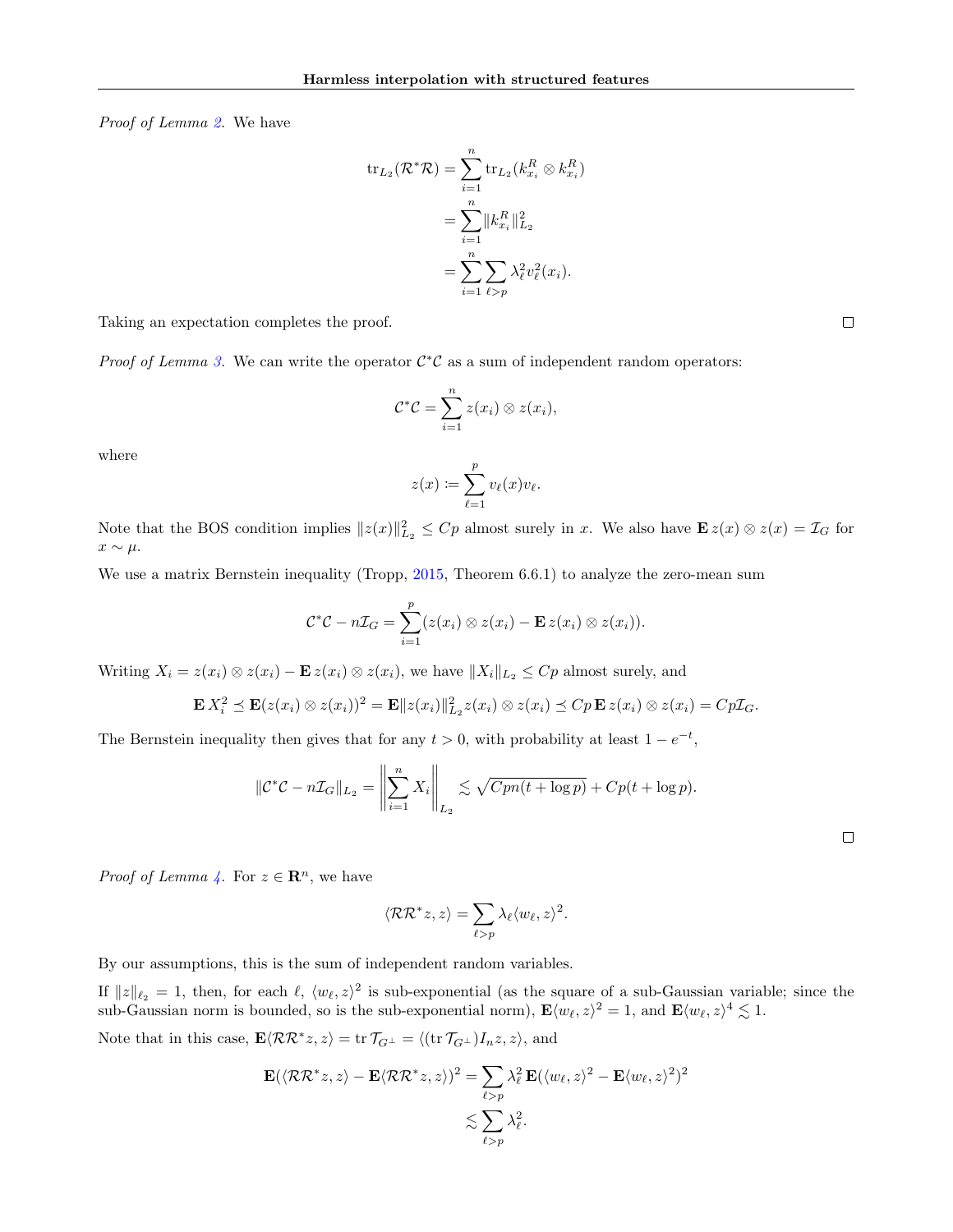A Bernstein inequality then implies that for  $t > 0$ , with probability at least  $1 - e^{-t}$ , we have

$$
|\langle \mathcal{RR}^*z,z\rangle-\operatorname{tr}\mathcal{T}_{G^\perp}|\lesssim \sqrt{\left(\sum_{\ell>p}\lambda_\ell^2\right)}t+\lambda_{p+1}t.
$$

By a standard covering argument (e.g., Vershynin, [2018,](#page-10-15) Exercise 4.4.3), we then obtain, with probability at least  $1 - e^{-t}$ ,

$$
\max_{z \in S^{n-1}} |\langle \mathcal{RR}^* z, z \rangle - \text{tr } \mathcal{T}_{G^\perp}| \lesssim \sqrt{\left(\sum_{\ell > p} \lambda_\ell^2\right) (n+t)} + \lambda_{p+1}(n+t),
$$

where  $S^{n-1}$  is the unit sphere in  $\mathbb{R}^n$ .

# <span id="page-18-0"></span>E TIGHTNESS OF GENERAL FEATURE RESULTS

With no independence assumptions on the features  $\{v_\ell(x)\}_\ell$ , our general results require  $d \gtrsim n^2$  in order to upper and lower bound the residual Gram matrix  $\mathcal{RR}^*$  by constant multiples of the identity. The following theorem shows that for Fourier features,  $d \geq n^2$  is in fact a necessary condition, i.e. if  $d = o(n^2)$ , then the condition number of  $\mathcal{RR}^*$  grows as  $n \to \infty$ .

**Theorem 3.** Consider the case of Fourier features with bi-level eigenvalues, i.e.  $v_{\ell} \in L_2([0, 1])$  for  $\ell = -d, \ldots, d$ , which are defined by  $v_{\ell}(x) = e^{j2\pi \ell x}$  for  $x \in [0, 1]$ , and  $\lambda_{\ell} = 1$  for  $|\ell| \leq p$ ,  $\lambda_{\ell} = \gamma \in (0, 1)$  for  $p < |\ell| \leq d$ . Then, for any constant  $\tau > 0$ , the residual Gram matrix  $\mathcal{RR}^*$  satisfies

$$
\frac{\lambda_{max}(\mathcal{RR}^*)}{\lambda_{min}(\mathcal{RR}^*)} \gtrsim \frac{n^4}{\tau^2 d^2}
$$

with probability at least  $1 - e^{-\tau}$ .

Intuitively, if there exist distinct indices  $i, i' = 1, ..., n$  such that  $x_i$  and  $x_{i'}$  are very close together, then the i-th and i'-th columns (and rows) of  $\mathcal{RR}^*$  are nearly identical, and thus,  $\mathcal{RR}^*$  is nearly rank-deficient. We now make this argument rigorous.

*Proof.* First, pick any two indices  $i, i' \in \{1, ..., n\}$  with  $i \neq i'$  and consider the  $2 \times 2$  submatrix of  $\mathcal{RR}^*$  formed by the  $i$ -th and  $i'$ -th rows and columns, i.e,

$$
(\mathcal{RR}^*)_{\text{sub}} := \begin{bmatrix} k^R(x_i, x_i) & k^R(x_i, x_{i'}) \\ k^R(x_{i'}, x_i) & k^R(x_{i'}, x_{i'}) \end{bmatrix}.
$$

The kernel restricted to  $G^{\perp}$  is given by

$$
k^{R}(x, y) = \sum_{p < |\ell| \le d} \lambda_{\ell} v_{\ell}(x) \overline{v_{\ell}(y)}
$$
\n
$$
= \sum_{p < |\ell| \le d} \gamma e^{j2\pi \ell(x-y)} \\
= \gamma \frac{\sin[(2d+1)\pi(x-y)] - \sin[(2p+1)\pi(x-y)]}{\sin[\pi(x-y)]}.
$$

Hence,  $k^R(x_i, x_i) = k^R(x_{i'}, x_{i'}) = 2(d - p)\gamma$ .

 $\Box$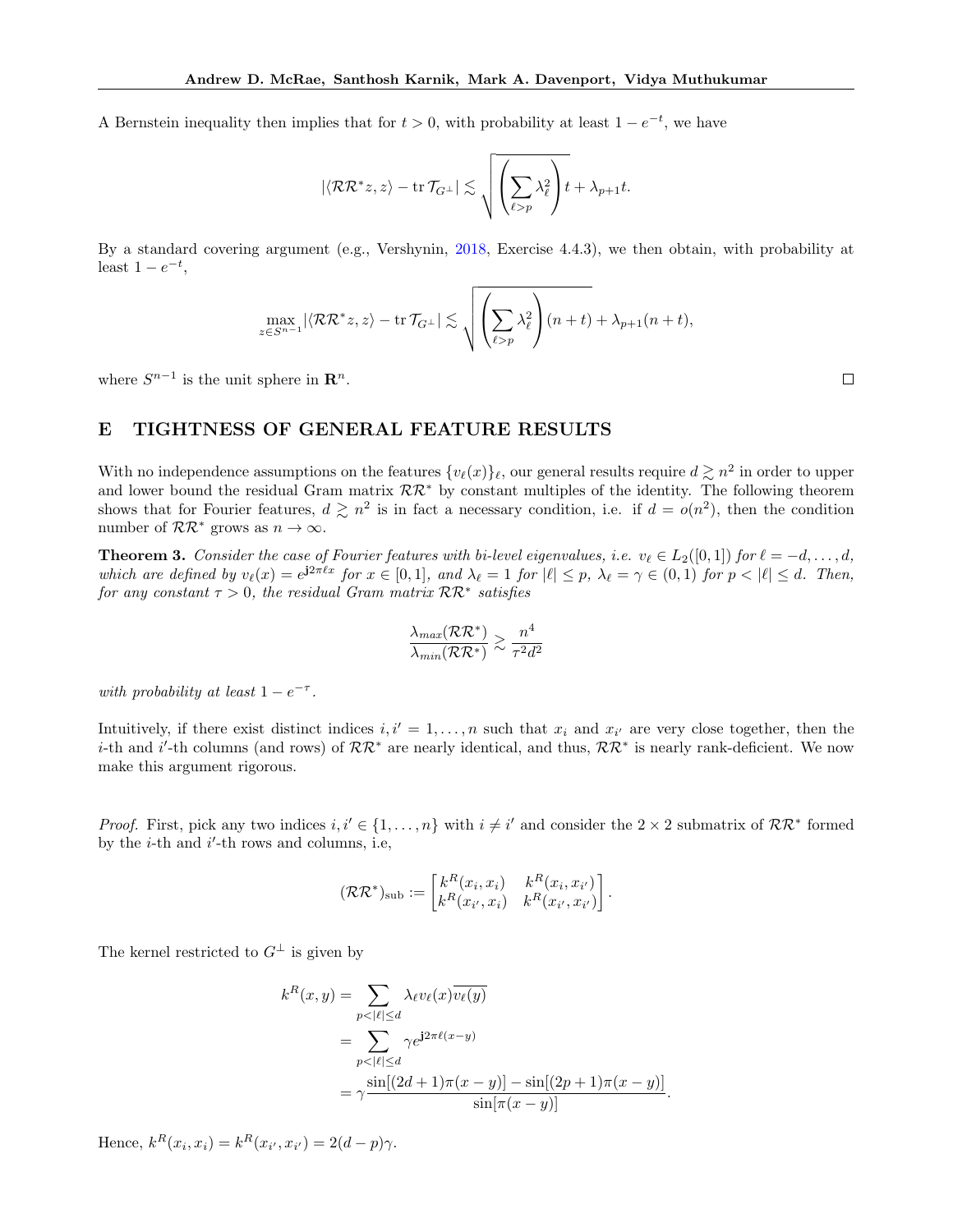Furthermore, using the inequality  $2 \cos \theta \geq 2 - \theta^2$  for  $\theta \in \mathbb{R}$ , we have

$$
\frac{\sin[(2d+1)\pi t] - \sin[(2p+1)\pi t]}{\sin[\pi t]}
$$
\n
$$
= \sum_{p < |\ell| \le d} e^{j2\pi \ell t}
$$
\n
$$
= \sum_{\ell=p+1}^{d} 2 \cos(2\pi \ell t)
$$
\n
$$
\ge \sum_{\ell=p+1}^{d} [2 - (2\pi \ell t)^2]
$$
\n
$$
= 2(d-p) - 4\pi^2 \left(\sum_{\ell=p+1}^{d} \ell^2\right) t^2
$$
\n
$$
\ge 2(d-p) - 4\pi^2 d^2(d-p) t^2
$$

for all  $t \in \mathbf{R}$ , and thus,

$$
k^{R}(x_{i}, x_{i'}) = k^{R}(x_{i'}, x_{i}) = \gamma \frac{\sin[(2d+1)\pi(x_{i} - x_{i'})] - \sin[(2p+1)\pi(x_{i} - x_{i'})]}{\sin[\pi(x_{i} - x_{i'})]}
$$
  
 
$$
\geq 2(d-p)\gamma - 4\pi^{2}d^{2}(d-p)\gamma(x_{i} - x_{i'})^{2}.
$$

We can then bound the smallest eigenvalue of  $\mathcal{RR}^*$  by

$$
\lambda_{\min}(\mathcal{RR}^*) \leq \lambda_{\min}((\mathcal{RR}^*)_{\text{sub}}) = k^R(x_i, x_i) - k^R(x_i, x_{i'}) \leq 4\pi^2 d^2(d-p)\gamma(x_i - x_{i'})^2.
$$

Then, by using the trivial bound  $\lambda_{\max}(\mathcal{RR}^*) \geq \frac{1}{n} \text{tr}(\mathcal{RR}^*) = \frac{1}{n} \cdot 2(d-p)\gamma n = 2(d-p)\gamma$ , we have

$$
\frac{\lambda_{\max}(\mathcal{RR}^*)}{\lambda_{\min}(\mathcal{RR}^*)} \ge \frac{2(d-p)\gamma}{4\pi^2d^2(d-p)\gamma(x_i-x_{i'})^2} = \frac{1}{2\pi^2d^2(x_i-x_{i'})^2}.
$$

This bound holds for any distinct indices  $i \neq i'$ . A relatively straightforward calculation<sup>[1](#page-19-0)</sup> shows that if  $x_1, \ldots, x_n$ are i.i.d. Uniform[0, 1], then for any  $\delta \in (0, \frac{1}{n-1})$ ,

$$
\mathbf{P}\{|x_i - x_{i'}| \geq \delta \text{ for all } i \neq i'\} = n! \mathbf{P}\{x_{i-1} + \delta \leq x_i \text{ for all } i = 2, ..., n\}
$$

$$
= n! \int \cdots \int_{\{0 \leq x_1, x_{i-1} + \delta \leq x_i \text{ for } i = 2, ..., n, x_n \leq 1\}} dx_1 \cdots dx_n
$$

$$
= n! \int \cdots \int_{\{y_i \geq 0 \text{ for } i = 1, ..., n, y_1 + \cdots + y_n \leq 1 - (n-1)\delta\}} dy_1 \cdots dy_n
$$

$$
= n! \cdot \frac{1}{n!} (1 - (n-1)\delta)^n
$$

$$
= (1 - (n-1)\delta)^n
$$

where we made the change of variable  $y_1 = x_1$  and  $y_i = x_i - x_{i-1} - \delta$  for  $i = 2, \ldots, n$ , and we used the fact that the volume of the standard *n*-simplex is  $\frac{1}{n!}$ . Hence, if  $0 < \delta < \frac{1}{n-1}$ , the probability that  $|x_i - x_{i'}| \leq \delta$  for some indices  $i \neq i'$  is  $1 - (1 - (n - 1)\delta)^n$ .

If  $0 < \tau < n$ , we can apply this result for  $\delta = \frac{\tau}{n(n-1)}$ , to obtain that with probability  $1 - (1 - \frac{\tau}{n})^n \geq 1 - e^{-\tau}$ there exist  $i \neq i'$  such that  $|x_i - x_{i'}| \leq \frac{\tau}{n(n-1)}$ , and thus,

$$
\frac{\lambda_{\max}(\mathcal{RR}^*)}{\lambda_{\min}(\mathcal{RR}^*)} \ge \frac{1}{2\pi^2 d^2 (x_i - x_{i'})^2} \ge \frac{n^2 (n-1)^2}{2\pi^2 d^2 \tau^2} \gtrsim \frac{n^4}{\tau^2 d^2}.
$$

If  $\tau \geq n$ , then it is guaranteed that there exist two indices  $i \neq i'$  which satisfy  $|x_i - x_{i'}| \leq \frac{1}{n-1} \leq \frac{\tau}{n(n-1)}$ , and the same bound holds.  $\Box$ 

<span id="page-19-0"></span><sup>1</sup>Thanks to Hans's answer at <https://mathoverflow.net/questions/1294>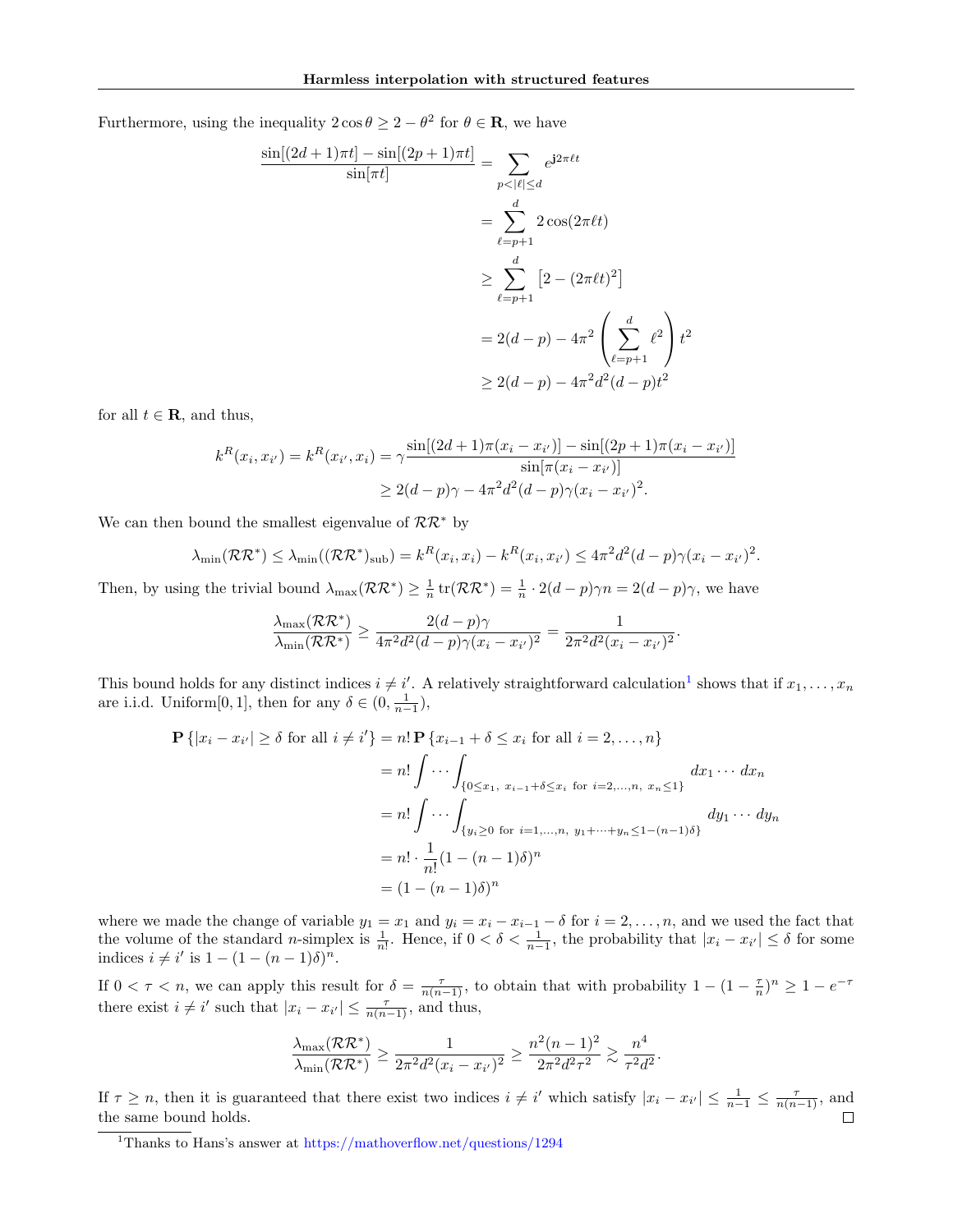# <span id="page-20-0"></span>F PROOF OF BI-LEVEL ENSEMBLE ASYMPTOTIC RESULTS

If  $\beta > 2$  and  $r < 1$  $r < 1$ , the concentration results Lemmas 1 and [3](#page-5-2) will hold as n becomes large, since we will have  $n \gg p \log p$  and  $d-p \approx n^{\beta} \gg n^2$  $d-p \approx n^{\beta} \gg n^2$ . We now apply Lemma [6](#page-7-1) and Theorem 2 to the bi-level ensemble. Since we are in the interpolating regime, we take  $\alpha = 0$ ; then,  $\alpha_L = \lambda_{\min}(\mathcal{RR}^*)$  and  $\alpha_U = \lambda_{\max}(\mathcal{RR}^*)$  are the smallest and largest eigenvalues of  $\mathcal{RR}^*$ . As long as  $\alpha_L$  and  $\alpha_U$  are close together (which we will analyze next), we will have

$$
\tilde{\alpha} \approx \bar{\alpha} \approx \sum_{\ell > p} \lambda_{\ell} \approx n^{\beta} \cdot n^{-(\beta - r - q)} = n^{r + q}.
$$

Furthermore,

$$
\sum_{\ell > p} \lambda_\ell^2 \approx n^\beta n^{-2(\beta - q - r)} = n^{2q + 2r - \beta}.
$$

Applying these scalings to Theorem [2](#page-4-1) gives us

$$
\mathbf{E}_{\xi} \|\epsilon\|_{L_2}^2 \lesssim n^{r-1} + \frac{n}{n^{2(r+q)}} n^{2q+2r-\beta} = n^{r-1} + n^{1-\beta}.
$$

To bound the bias, note that combining the above calculations with Lemma [1](#page-4-3) gives

$$
\frac{\alpha_U - \alpha_L}{\alpha_U + \alpha_L} \lesssim \frac{1}{\bar{\alpha}} \sqrt{n^2 \sum_{\ell > p} \lambda_\ell^2}
$$
\n
$$
\approx \frac{1}{n^{r+q}} \sqrt{n^2 n^{2q+2r-\beta}}
$$
\n
$$
= n^{1-\beta/2}.
$$

Combining this with Lemma [3,](#page-5-2) the quantity c in Theorem [1](#page-3-1) and Lemma  $6$  can be bounded as

$$
c \lesssim n^{1-\beta/2} + n^{(r-1)/2} \sqrt{\log n}.
$$

Then Lemma [6](#page-7-1) gives

$$
\frac{\|\hat{\eta}_0 - \overline{S}\eta^*\|_{L_2}}{\|\eta^*\|_{\mathcal{H}}} \lesssim \left(n^{1-\beta/2} + n^{(r-1)/2}\sqrt{\log n} + \sqrt{\frac{n^{-(\beta-r-q)}n}{n^{r+q}}}\right) \cdot \min\left\{1, n^{r+q-1}, n^{(r+q-1)/2}\right\}
$$

$$
\lesssim \left(n^{1-\beta/2} + n^{(r-1)/2}\sqrt{\log n}\right) \min\{1, n^{r+q-1}\}.
$$

Recall from [\(3\)](#page-6-2) that excess classification risk has upper bound  $\mathcal{E} \leq \frac{\|\hat{\eta}_r\|_{L_2}}{s}$  for any decomposition  $\hat{\eta}_0 = s\eta^* + \hat{\eta}_r$ with an  $s > 0$  that we can choose. We will now characterize the terms s and  $\|\hat{\eta}_r\|_{L_2}$ , beginning with the factor s. The ideal survival operator is given by

$$
\overline{S} = \mathcal{I}_G - \left(\mathcal{I}_G + \frac{n}{\bar{\alpha}}\mathcal{T}_G\right)^{-1} = \frac{1}{1+\bar{\alpha}n}\mathcal{I}_G \approx \frac{1}{1+n^{r+q-1}}\mathcal{I}_G.
$$

Then, we can decompose

$$
\hat{\eta} = \overline{\mathcal{S}} \eta^* + \hat{\eta}_r \approx \frac{1}{1 + n^{r+q-1}} \eta^* + \hat{\eta}_r,
$$

where  $\hat{\eta}_r = \epsilon + \hat{\eta}_0 - \overline{\mathcal{S}} \eta^*$ . This gives us  $s \approx \frac{1}{1 + n^{r+q-1}}$ . Next, we bound  $\|\hat{\eta}_r\|_{L_2}$ . We have

$$
\|\hat{\eta}_r\|_{L_2} \lesssim n^{(r-1)/2} + n^{(1-\beta)/2} + \left(n^{1-\beta/2} + n^{(r-1)/2}\sqrt{\log n}\right) \cdot \min\{1, n^{r+q-1}\}\|\eta^*\|_{L_2}.
$$

Above, we used the fact that  $\|\eta^*\|_{L_2} = \|\eta^*\|_{\mathcal{H}}$ .

There are several cases to consider (recall that we are already assuming  $\beta > 2$  and  $r < 1$ ):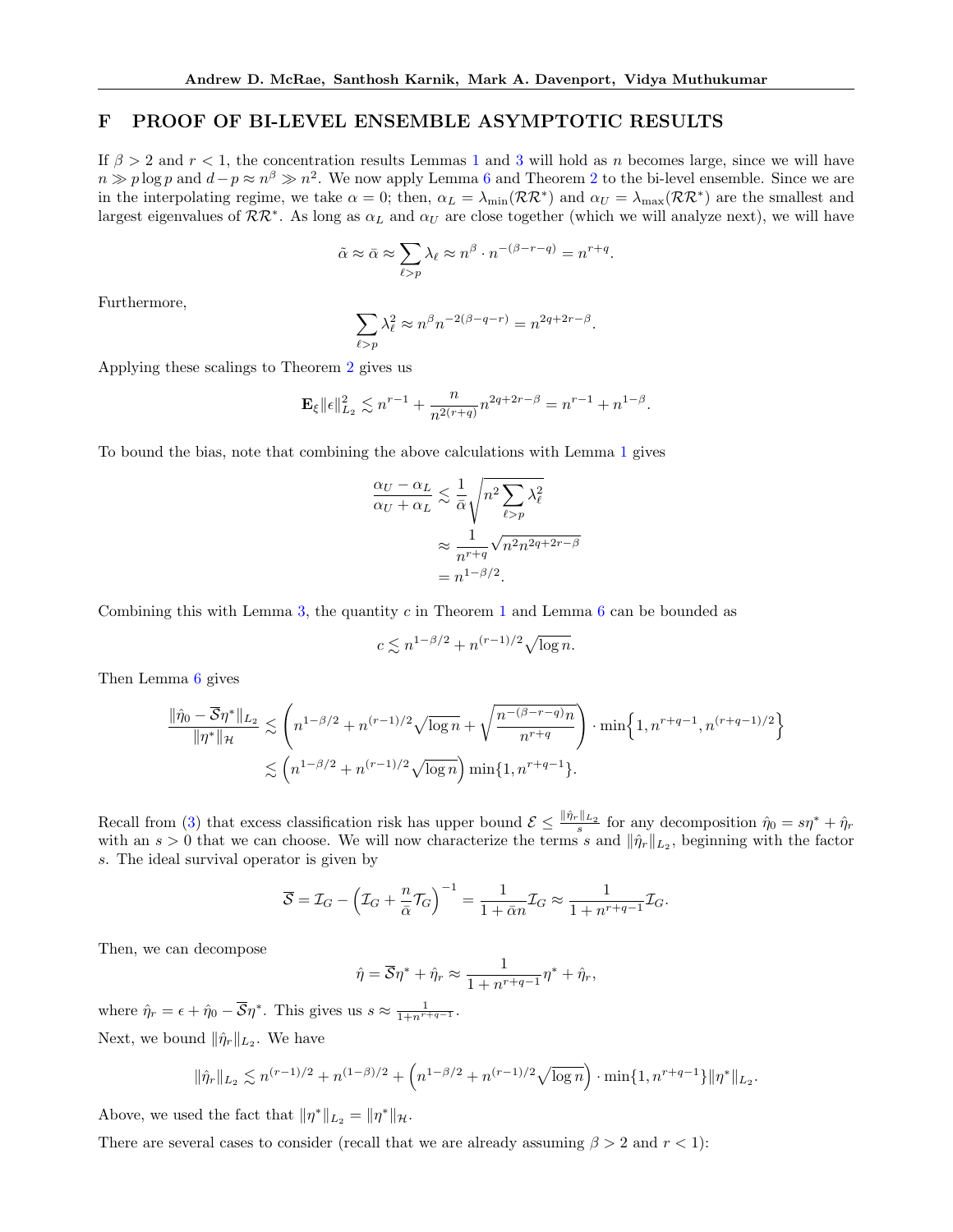- 1.  $q < 1-r$ : In this case,  $s \approx \frac{1}{1+n^{r+q-1}} \to 1$ , and  $\|\hat{\eta}_r\|_{L_2} \to 0$ . Thus both the excess regression and classification risk converge to 0 as  $n \to \infty$ .
- 2. If  $q > 1-r$ , we have  $s \to 0$  and  $\|\hat{\eta}_r\|_{L_2} \to 0$ , so  $\|\hat{\eta}\|_{L_2} \to 0$ . Therefore will will not get regression consistency (for nonzero  $\eta^*$ ).
- 3. If  $1 r < q < \frac{3}{2}(1 r)$  and  $\beta > 2r + 2q$ , then  $s \to 0$ , but  $\frac{\|\hat{\eta}_r\|_{L_2}}{s} \approx \|\hat{\eta}_r\|_{L_2} \cdot (1 + n^{r+q-1}) \to 0$ , so the excess classification risk converges to zero as  $n \to \infty$  even though the regression risk does not.
- 4. If  $1 r < q < \frac{3}{2}(1 r)$  but  $\beta < 2r + 2q$  or if  $q > \frac{3}{2}(1 r)$ , our analysis does not yield any convergence results. It is an interesting and important direction for future work to characterize precisely what relations between the parameters  $q, r, \beta$  are both sufficient and necessary for classification risk to go to 0 as  $n \to \infty$ .

# <span id="page-21-0"></span>G DISTORTION ANALYSIS

In this section, we analyze more carefully the regularization-induced distortion. In particular, we consider how different the (deterministic) ideal survival operator  $\overline{S}$  is from a multiple of the identity. Recall that

$$
\overline{S} = \mathcal{I}_G - \left(\mathcal{I}_G + \frac{n}{\bar{\alpha}}\mathcal{T}_G\right)^{-1} = \frac{n}{\bar{\alpha}}\mathcal{T}_G\left(\mathcal{I}_G + \frac{n}{\bar{\alpha}}\mathcal{T}_G\right)^{-1}.
$$

We want to solve

$$
\arg\min_{s>0} \|s\mathcal{I}_G - \overline{\mathcal{S}}\|_{\mathcal{H}\to L_2} = \arg\min_{s>0} \|s\mathcal{T}_G^{1/2} - \mathcal{T}_G^{1/2}\overline{\mathcal{S}}\|_{L_2}
$$

$$
= \arg\min_{s>0} \max_{1 \le \ell \le p} \sqrt{\lambda_\ell} \left|s - \frac{\lambda_\ell}{\lambda_\ell + \frac{\overline{\alpha}}{n}}\right|.
$$

We abbreviate  $b := \frac{\bar{\alpha}}{n}$ . The objective function in s is convex as the maximum of convex functions. Some convex analysis tell us that there must be (at least) two distinct  $i, j \in \{1, \ldots, p\}$  such that, for s at its optimal value  $s^*$ , both i and j achieve the maximum over  $\ell$ , and the arguments to the absolute value have different signs. Assuming, without loss of generality, that  $\lambda_j > \lambda_i$ , this implies

$$
\arg\min_{s>0} \max_{1\leq\ell\leq p} \sqrt{\lambda_{\ell}} \left| s - \frac{\lambda_{\ell}}{\lambda_{\ell} + \frac{\bar{\alpha}}{n}} \right| = \sqrt{\lambda_{i}} \left( s^{*} - \frac{\lambda_{i}}{\lambda_{i} + b} \right)
$$

$$
= \sqrt{\lambda_{j}} \left( \frac{\lambda_{j}}{\lambda_{j} + b} - s^{*} \right).
$$

Note that the last expression is increasing in  $\lambda_j$ , so we can take  $j = 1$ . Solving for  $s^*$  gives

$$
s^* = \frac{\lambda_i \lambda_1 + b(\lambda_i + \lambda_1 - \sqrt{\lambda_i \lambda_1})}{(b + \lambda_i)(b + \lambda_1)}.
$$

Plugging this into the objective function gives

$$
||s^*\mathcal{I}_G - \overline{\mathcal{S}}||_{\mathcal{H}\to L_2} = \max_i \frac{b\sqrt{\lambda_i\lambda_1}(\sqrt{\lambda_1} - \sqrt{\lambda_i})}{(b+\lambda_1)(b+\lambda_i)}.
$$

One can check that if  $\lambda_p \geq \frac{\lambda_1}{\sqrt{1-\lambda_1}}$  $\frac{\lambda_1}{1+\sqrt{1+\frac{\lambda_1}{b}}}$ , this minimum is achieved for  $i = p$ . Otherwise, we can find an upper bound by optimizing over continuous  $\lambda$ :

$$
\max_{i} \frac{b\sqrt{\lambda_i\lambda_1}(\sqrt{\lambda_1}-\sqrt{\lambda_i})}{(b+\lambda_1)(b+\lambda_i)} \le \max_{\lambda\ge 0} \frac{b\sqrt{\lambda\lambda_1}(\sqrt{\lambda_1}-\sqrt{\lambda})}{(b+\lambda_1)(b+\lambda)}
$$

$$
= \frac{b\lambda_1^{3/2}}{2(b+\lambda_1)(b+\sqrt{b(b+\lambda_1)})},
$$